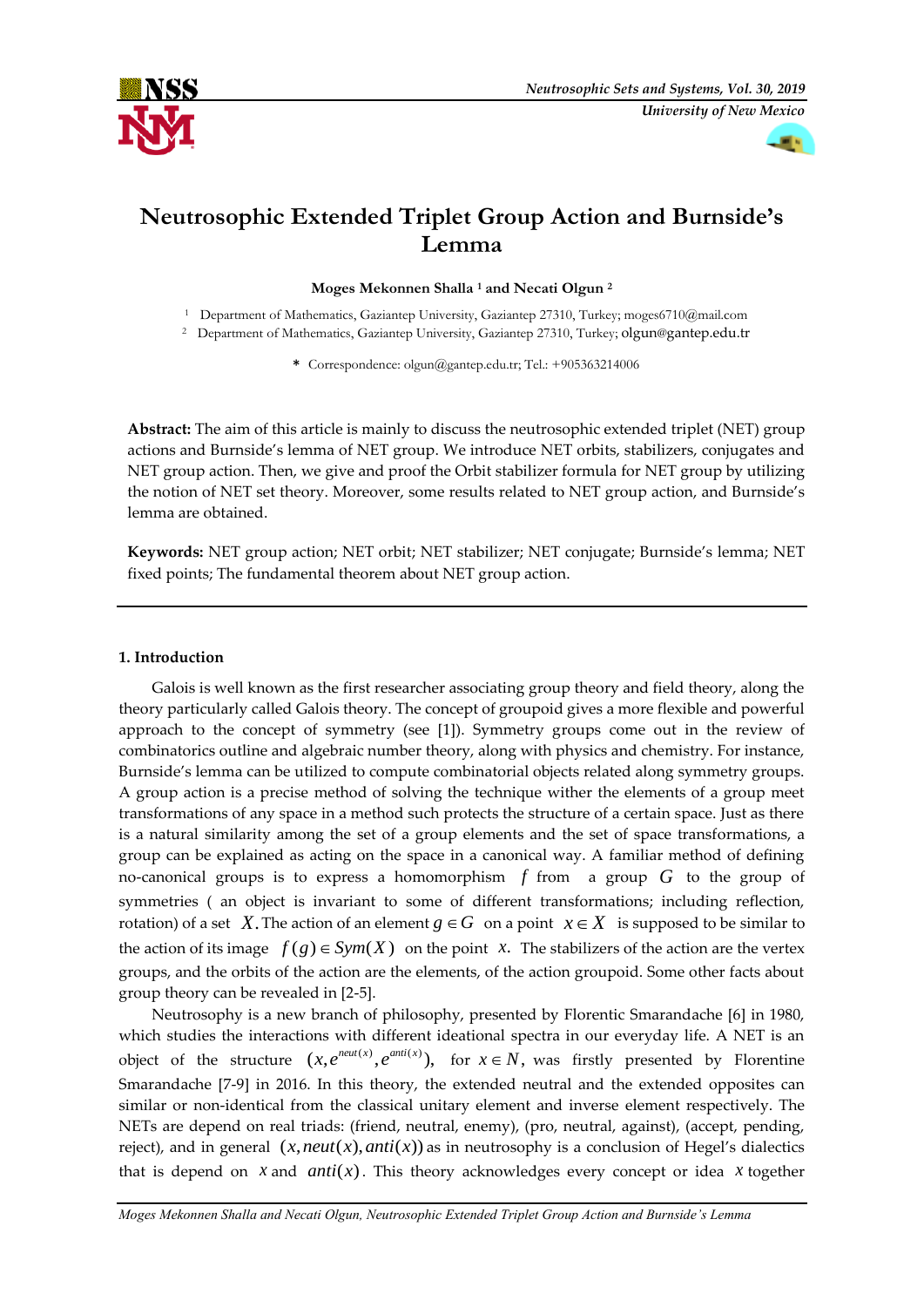along its opposite *anti*(*x*) and along their spectrum of neutralities *neut*(*x*) among them. Neutrosophy is the foundation of neutrosophic logic, neutrosophic set, neutrosophic probability, and neutrosophic statistics that are utilized or applied in engineering (like software and information fusion), medicine, military, airspace, cybernetics, and physics. Kandasamy and Smarandache [10] introduced many new neutrosophic notions in graphs and applied it to the case of neutrosophic cognitive and relational maps. The same researchers [11] were introduced the concept of neutrosophic algebraic structures for groups, loops, semi groups and groupoids and also their *N* algebraic structures in 2006. Smarandache and Mumtaz Ali [12] proposed neutrosophic triplets and by utilizing these they defined NTG and the application areas of NTGs. They also define NT field [13] and NT in physics [14]. Smarandache investigated physical structures of hybrid NT ring [15]. Zhang et al [16] examined the Notion of cancellable NTG and group coincide in 2017. Şahın and Kargın [17], [18] firstly introduced new structures called NT normed space and NT inner product respectively. Smarandache et al [19] studied new algebraic structure called NT G-module which is constructed on NTGs and NT vector spaces. The above set theories have been applied to many different areas including real decision making problems [20-44]. Furthermore, Abdel Basset et al applied this theory to decision making approach for selecting supply chain sustainability metrics [48], an approach of TOPSIS technique [49, 51], iot-based enterprises [50, 52], calculation of the green supply chain management [53] and neutrosophic ANP and VIKOR method for achieving sustainable supplier selection [54].

 The paper deals with action of a NET set on NETGs and Burnside's lemma. We provide basic definitions, notations, facts, and examples about NETs which play a significant role to define and build new algebraic structures. Then, the concept of NET orbits, stabilizers, fixed points and conjugates are given and their difference between the classical structures are briefly discussed. Finally, some results related to NET group actions and Burnside's lemma are obtained.

#### **2. Preliminaries**

Since some properties of NETs are used in this work, it is important to have a keen knowledge of NETs. We will point out some few NETs and concepts of NET group, NT normal subgroup, and NT cosets according to what needed in this work.

**Definition 2.1 [12, 14]** A NT has a form  $(a, new(a), anti(a)),$   $for(a, neut(a), anti(a)) \in N$ ,  $\alpha$  accordingly *neut* $(a)$  and  $\alpha$ *nti* $(a) \in N$  are neutral and opposite of *a*, that is different from the unitary element, thus:  $a * neut(a) = neut(a) * a = a$  and  $a * anti(a) = anti(a) * a = neut(a)$ respectively. In general*, a* may have one or more than one neut's and one or more than one anti's.

**Definition 2.2 [8, 14]** A NET is a NT, defined as definition 1, but where the neutral of *a* (symbolized by  $e^{neut(a)}$  and called "extended neutral") is equal to the classical unitary element. As a consequence, the "extended opposite" of  $a$ , symbolized by  $e^{anti(a)}$  is also same to the classical inverse element. Thus, a NET has a form  $(a, e^{neut(a)}, e^{anit(a)})$ , for  $a \in N$ , where  $e^{neut(a)}$  and  $e^{anti(a)}$  in N are the extended neutral and negation of a respectively, thus : *neut a neut a*

$$
a * e^{neut(a)} = e^{neut(a)} * a = a,
$$

which can be the same or non-identical from the classical unitary element if any and  $(a)$   $\alpha$  anti $(a)$   $\alpha$   $\alpha$   $\alpha$   $\alpha$  neut $(a)$ *anti*(*a*) *anti*(*a*) *anti*(*a*) *neut*(*a* 

$$
a * e^{a m \cdot (a)} = e^{a m \cdot (a)} * a = e^{a m \cdot (a)}.
$$

Generally, for each a  $\in$  N there are one or more  $e^{neut(a)}$  's and  $e^{anti(a)}$ 's.

**Definition 2.3 [12, 14]** Suppose  $(N, *)$  is a NT set. Subsequently  $(N, *)$  is called a NTG, if the

axioms given below are holds.

- $(1)$   $(N,*)$  is well-defined, i.e. for and  $(a, neut(a),anti(a)), (b, neut(b),anti(b) \in N,$
- one has  $(a, \text{neut}(a), \text{anti}(a)) * (b, \text{neut}(b), \text{anti}(b) \in N$ .
- $(2)$   $(N,*)$  is associative, i.e. for any

*Moges Mekonnen Shalla and Necati Olgun, Neutrosophic Extended Triplet Group Action and Burnside's Lemma*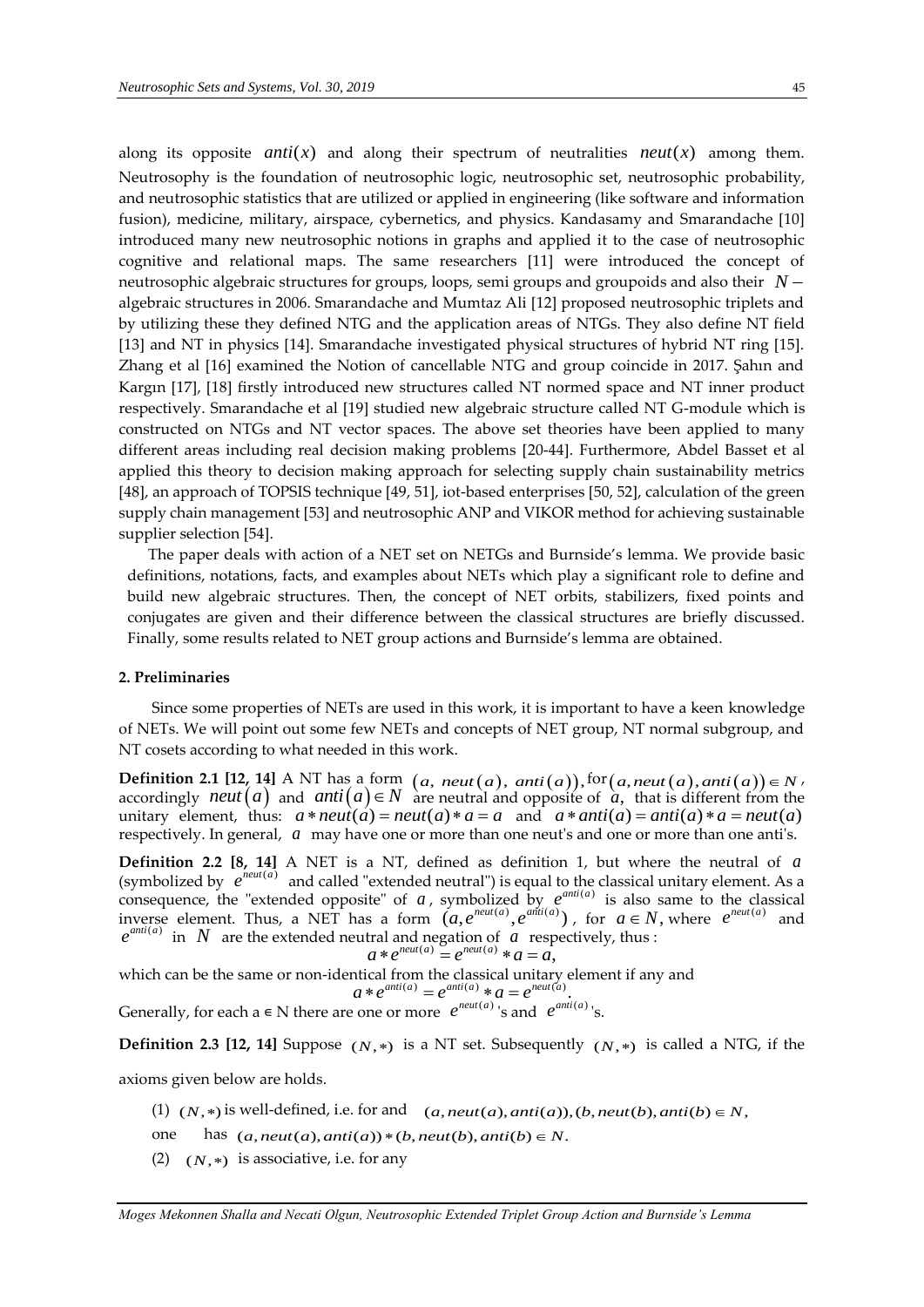one has  $(a, neut(a),anti(a)) * (b, neut(b), anti(b) * (c, neut(c), anti(c)) \in N$ .

**Theorem 2.4** [46] Let  $(N, *)$ be a commutative NET relating to × and **Theorem 2.4** [46] Let  $(N, *)$  be a  $(a, neut(a),anti(a)), (b, neut(b),anti(b)) \in N;$ 

- (i)  $neut(a) * neut(b) = neut(a * b);$
- (ii)  $anti(a) * anti(b) = anti(a * b);$

**Definition 2.5 [8, 14]** Assume  $(N,*)$  is a NET strong set. Subsequently  $(N,*)$  is called a NETG, if the axioms given below are holds.

- (1)  $(N,*)$  is well-defined, i.e. for any  $(a,neut(a),anti(a)), (b,neut(b),anti(b) \in N,$  $one$  has  $(a, neut(a),anti(a)) * (b, neut(b),anti(b)) \in N$ .
- $(N,*)$  is associative, i.e. for any  $(a,neut(a),anti(a)), (b,neut(b),anti(b)), (c,neut(c),anti(c)) \in N$ , one has  $(a,neut(a),anti(a)) * ((b,neut(b),anti(b)) * (c,neut(c),anti(c)))$  $= ((a,neut(a),anti(a))*(b,neut(b),anti(b))) * (c,neut(c),anti(c)).$

**Definition 2.6 [47]** Assume that  $(N_1, *)$  and  $(N_2, \circ)$  are two NETG's. A mapping  $f: \mathbb{N}_1 \to \mathbb{N}_2$  is called a neutro-homomorphism if:

(1) For any  $(a,neut(a),anti(a)), (b,neut(b),anti(b) \in N$ , we have  $f((a,neut(a),anti(a))*(b,neut(b),anti(b)))$ 

 $= f((a, neut(a),anti(a))) * f((b, neut(b),anti(b)))$ 

(2) If  $(a, neut(a),anti(a))$  is a NET from  $N<sub>1</sub>$ , Then

 $f\left(\text{neut}(a)\right) = \text{neut}\left(f(a)\right)$  and  $f\left(\text{anti}(a)\right) = \text{anti}\left(f(a)\right)$ .

**Definition 2.7 [45]** Assume that  $(N, *)$  is a NETG and  $H$  is a subset of  $N_1$ .  $H$  is called a NET subgroup of  $|N|$  if itself forms a NETG under  $*$ . On other hand it means :

(1)  $e^{neut(a)}$  lies in  $H$ .

(2) For any  $(a, \text{neut}(a), \text{anti}(a)), (b, \text{neut}(b), \text{anti}(b) \in H$ ,

 $(a, \textit{neut}(a), \textit{anti}(a)) * (b, \textit{neut}(b), \textit{anti}(b) \in H$ .

(3) If  $(a, \text{neut}(a), \text{anti}(a)) \in H$ , then  $e^{\text{anti}(a)} \in H$ .

**Definition 2.8 [45]** A NET subgroup  $|H|$  of a NETG  $|N|$  is called a NT normal subgroup of  $|N|$  if  $(a,neut(a),anti(a))H = H(a,neut(a),anti(a)), \forall (a,neut(a),anti(a)) \in N$  and we represent it as  $H($   $N$ .

#### **3. NET Group Action**

 A NETG action is a representation of the elements of a NETG as a symmetries of a NET set. It is a precise method of solving the technique in which the elements of a NETG meet transformations of any space in a method that maintains the structure of that space. Just as a group action plays an important role in the classical group theory, NETG action enacts identical role in the theory of NETG theory.

**Definition 3.1** An action of  $N$  on  $X$  (left NETG action) is a map  $N \times X \rightarrow X$  denoted

 $((n,neut(n),anti(n)),(x,neut(x),anti(x))) \rightarrow (n,neut(n),anti(n))(x,neut(x),anti(x))$ 

as shown

 $(n,neut(n),anti(n))\bigl((h,neut(h),anti(h))(x,neut(x),anti(x))\bigr)$ 

 $1(x, \text{neut}(x), \text{anti}(x)) = (x, \text{neut}(x), \text{anti}(x))$ 

and

 $=\bigl((n,neut(n),anti(n))(h,neut(h),anti(h))\bigr)(x,neut(x),anti(x))$ 

for all  $(x,neut(x),anti(x))$  in X and  $(n,neut(n),anti(n)),(h,neut(h),anti(h))$  in N. Given a NET action of  $N$  on  $X$ , we call  $X$  a  $N$  – set. A  $N$  – map between  $N$  – sets  $X$  and  $Y$  is a map  $f: X \rightarrow Y$  of NET sets that respects the  $\;N-$ action, meaning that,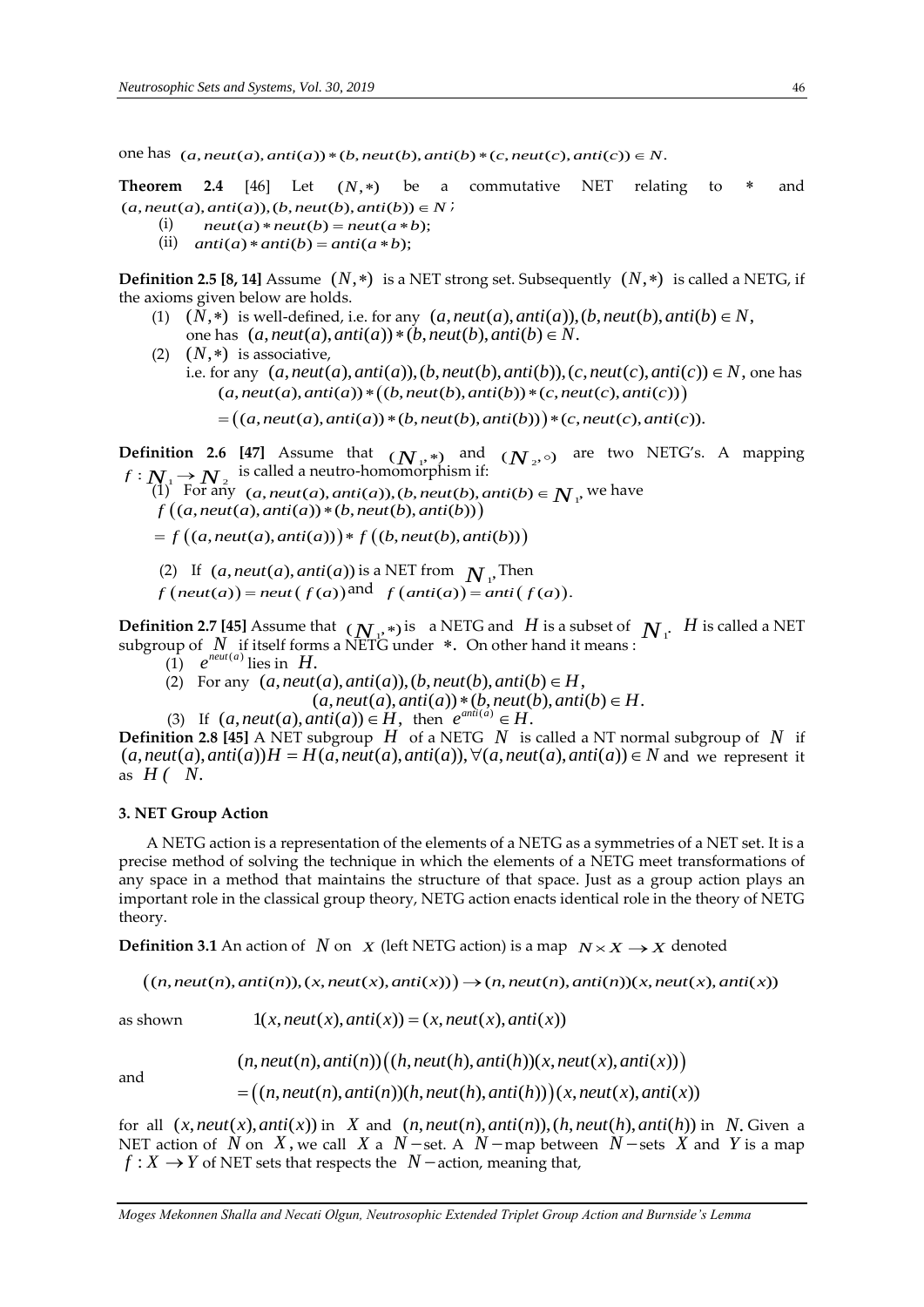$f((n,neut(n),anti(n))(x,neut(x),anti(x)))=(n,neut(n),anti(n))f((x,neut(x),anti(x)))$  for all  $(x, \text{neut}(x), \text{anti}(x))$  in X and  $(n, \text{neut}(n), \text{anti}(n))$  in N. To give a NET action of N on X is equivalent to giving a NETG neutro-homomorphism from  $\,$   $N$  to the NETG of bijections of  $\,$   $X.$ 

Note that a NETG action is not the same thing as a binary structure, we combine two elements of *X* to get a third element of  $\,X$  (we combine two apples and get an apple). In a NETG action, we combine an element of  $\,N\,$  with an element of  $\,X$  to get an element of  $\,X$  (we combine an apple and an orange and get another orange).

It is critical to note that  $(n,neut(n),anti(n)) \cdot ((h,neut(h),anti(h)) \cdot (x,neut(x),anti(x)))$  has two actions of *N* on elements of *X*. under other conditions

 $((n,neut(n),anti(n))(h,neut(h),anti(h))) \cdot (x,neut(x),anti(x))$ 

has one multiplication in the NETG  $((n,neut(n),anti(n))(h,neut(h),anti(h)))$  and then one action of an element of  $|N|$  on  $|X|$ .

**Example 3.2** For a NET subgroup  $H \subset N$ , consider the left NT coset space  $N \neq H = \{(a, neut(a),anti(a))H : (a, neut(a),anti(a)) \in N\}$ . (We do not care wether or not  $H \triangleleft N$ , as we are just thinking about  $N$  $H$ <sup>as a set.) Let  $N$  act on  $N$ </sup>  $H$  by left multiplication.  $H \triangleleft N$ , as we are just thinking about  $M_H$  as a set.) Let *N* act on  $M_H$  by left multiplication.<br>That is for  $(n,neut(n),anti(n)) \in N$  and a left NT coset  $(a,neut(a),anti(a))H$  $(a, neut(a), anti(a)) \in N$  ), set

$$
(n,neut(n),anti(n)) \cdot (a,neut(a),anti(a))H = (n,neut(n),anti(n))(a,neut(a),anti(a))H
$$
  
= 
$$
\begin{cases} (n,neut(n),anti(n))(y,neut(y),anti(y)) : \\ (y,neut(y),anti(y)) \in (a,neut(a),anti(a))H \end{cases}
$$

This is an action of N on  $N$  $\mathcal{H}_H$ , since  $1_N(a,neut(a),anti(a))H = (a,neut(a),anti(a))H$  and

> $(n_1,neut(n_1),anti(n_1))\cdot ((n_2,neut(n_2),anti(n_2))\cdot (a,neut(a),anti(a))H\big)$  $=(n_1,neut(n_1),anti(n_1))\cdot ((n_2,neut(n_2),anti(n_2))(a,neut(a),anti(a))H)$  $=((n_1,neut(n_1),anti(n_1))(n_2,neut(n_2),anti(n_2)))(a,neut(a),anti(a))H.$  $=(n<sub>1</sub>,neut(n<sub>1</sub>),anti(n<sub>1</sub>))(n<sub>2</sub>,neut(n<sub>2</sub>),anti(n<sub>2</sub>))(a,neut(a),anti(a))H$

#### **Note: NET Groups Acting Independently by Multiplication**

All NETG acts independently like so, NET set  $N = N$  and  $X = N$ . Then for All NETG acts independently like so, NET set  $N = N$  and  $X = N$ . Then for  $(n,neut(n),anti(n)) \in N$  and  $(n,neut(n),anti(n)) \in X = N$ , we define  $(n, neut(n),anti(n))$   $\cdot ((n, neut(n),anti(n)))$  $=(n, neut(n),anti(n))((n, neut(n),anti(n))) \in X = N.$ **Example 3.3** Each NETG  $N$  acts independently  $(X = N)$  by left multiplication functions. In other words, we set  $\pi_{(n,neut(n),anti(n))}{:}N{\to}N$  by

 $\pi(n,neut(n),anti(n))$  $((h,neut(h),anti(h)))=(n,neut(n),anti(n))(h,neut(h),anti(h))$ 

for all  $(n,neut(n),anti(n)) \in N$  and  $(h,neut(h),anti(h)) \in H$ . Subsequently, the axioms for being a NETG action are  $1<sub>N</sub>(h,neut(h),anti(h))=(h,neut(h),anti(h))$ for all  $(h, \text{neut}(h), \text{anti}(h)) \in N$  and

> $(n_1,neut(n_1),anti(n_1))((n_2,neut(n_2),anti(n_2))(h,neut(h),anti(h))$  $=(\overbrace{(n_1,neut(n_1),anti(n_1))}^{T}(n_2,neut(n_2),anti(n_2)))(h,neut(h),anti(h))$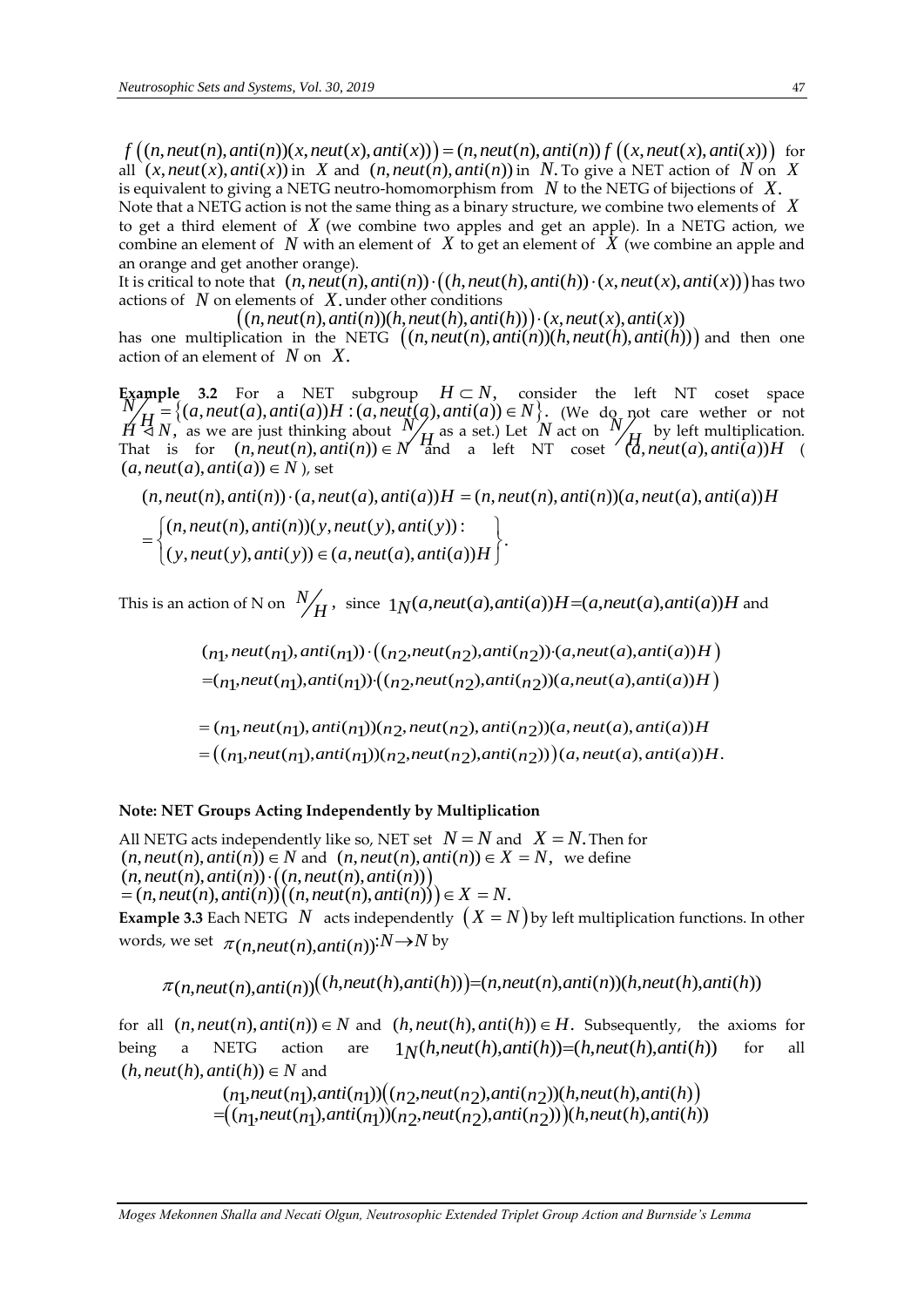simply as  $(r)$ 

for all  $(n_1,neut(n_1),anti(n_1)),(n_2,neut(n_2),anti(n_2)),(h,neut(h),anti(h))\in N$ , which are both true whereby  $\; 1_N\;$  is a neutrality and multiplication in  $\;N$  is associative.

The notation for the NET effect of  $N$  is  $\pi(n,neut(n),anti(n))$  or

$$
\pi(n,neut(n),anti(n))((x,neut(x),anti(x)))
$$
  
(n,neut(n),anti(n))·(x,neut(x),anti(x)) or

 $(n, \text{neut}(n), \text{anti}(n))$  $(x, \text{neut}(x), \text{anti}(x))$ .

In this explanation, the conditions for the left NETG action take the succeeding shape:

i. for all (*n*, *neu*(*n*), *anti*(*n*))(*x*, *neu*(*x*), *anti*(*x*)).<br>
ion, the conditions for the left NETG action take the succeeding shape:<br>  $(x,neut(x),anti(x))\in X, 1_N(x,neut(x),anti(x))=(x,neut(x),anti(x))$ .<br>
every  $(n,neut(n),anti(n))$ .  $(n,neut(n), anti(n))\in$ ii. for every  $(n_1, \text{neut}(n_1), \text{anti}(n_1)), (n_2, \text{neut}(n_2), \text{anti}(n_2)) \in \mathbb{N}$ an  $(x, \text{neut}(x), \text{anti}(x)) \in X$ .

> $(n_1, \text{neut}(n_1), \text{anti}(n_1)) \cdot ((n_2, \text{neut}(n_2), \text{anti}(n_2)) \cdot (x, \text{neut}(x), \text{anti}(x)))$  $=(\overline{(n_1)}\cdot \overline{n}eut(n_1)\cdot \overline{n}t\cdot \overline{n_1})\cdot \overline{n_2}\cdot \overline{n}eut(n_2)\cdot \overline{n}t\cdot \overline{n_2})\cdot (x,neut(x),anti(x)).$

**Theorem 3.4** Let a NETG action *N* act on the NET set *X*. If  $(x, neut(x),anti(x)) \in X, (n, neut(n),anti(n)) \in N$ , and  $(y, neut(y),anti(y)) = (n, neut(n), anti(n))(x, neut(x), anti(x)),$ then  $(x, neut(x), anti(x)) = (n, neut(n), anti(n))^{-1} \cdot (y, neut(y), anti(y)).$ If  $(x, \text{neut}(x), \text{anti}(x)) \neq (x', \text{neut}(x'), \text{anti}(x'))$  then  $(n, neutr(n), anti(n)) \cdot (x, neutr(x), anti(x)) \neq (n, neutr(n), anti(n)) \cdot (x', neutr(x'), anti(x')).$ 

**Proof**: From  $(y,neut(y),anti(y)) = (n,neut(n),anti(n)) \cdot (x,neut(x),anti(x))$  we get

 $=(n,neut(n),anti(n))^{-1}((n,neut(n),anti(n))(x,neut(x),anti(x)))$  $(n,neut(n),anti(n))$ <sup>-1</sup> ·  $(y,neut(y),anti(y))$  $=\Big((n,neut(n),anti(n))^{-1}(n,neut(n),anti(n))\Big)(x,neut(x),anti(x))$  $\mathbf{I}_1(x) = 1 \mathcal{I}_2(x)$ ,  $\mathbf{I}_3(x) = \mathcal{I}_4(x)$ ,  $\mathbf{I}_4(x) = \mathcal{I}_5(x)$ ,  $\mathcal{I}_5(x) = \mathcal{I}_6(x)$ ,  $\mathcal{I}_7(x) = \mathcal{I}_7(x)$ ,  $\mathcal{I}_8(x) = \mathcal{I}_7(x)$ ,  $\mathcal{I}_8(x) = \mathcal{I}_8(x)$ ,  $\mathcal{I}_9(x) = \mathcal{I}_9(x)$ ,  $\mathcal{I}_9(x) = \mathcal{I}_9(x)$ ,  $\mathcal{I}_9(x) = \$  $= ((n,neut(n),anti(n))^{-1}(n,neut(n),anti(n)))$ <br>  $=1$ N(x,neut(x),anti(x)) = (x,neut(x),<br>
To show (x,neut(x),anti(x))  $\neq$  (x',neut(x'),anti(x'))  $\Rightarrow$  $(n,neut(n),anti(n))(x,neut(x),anti(x)) \neq (n,neut(n),anti(n))(x',neut(x'),anti(x')),$ 

we show the contrapositive : if

 $(n,neut(n),anti(n))(x,neut(x),anti(x)) = (n,neut(n),anti(n))(x',neut(x'),anti(x'))$ 

then applying  $(n,neut(n),anti(n))$ <sup>-1</sup> to both sides gives

$$
(n,neut(n),anti(n))^{-1} \cdot ((n,neut(n),anti(n)) \cdot (x,neut(x),anti(x)))
$$
  
=  $(n,neut(n),anti(n))^{-1} \cdot ((n,neut(n),anti(n)) \cdot (x',neut(x'),anti(x')))$ 

so

$$
((n,neut(n),anti(n))^{-1}(n,neut(n),anti(n))) \cdot (x,neut(x),anti(x))
$$

$$
= ((n,neut(n),anti(n))^{-1}(n,neut(n),anti(n))) \cdot (x',neut(x'),anti(x'))
$$

so

*Moges Mekonnen Shalla and Necati Olgun, Neutrosophic Extended Triplet Group Action and Burnside's Lemma*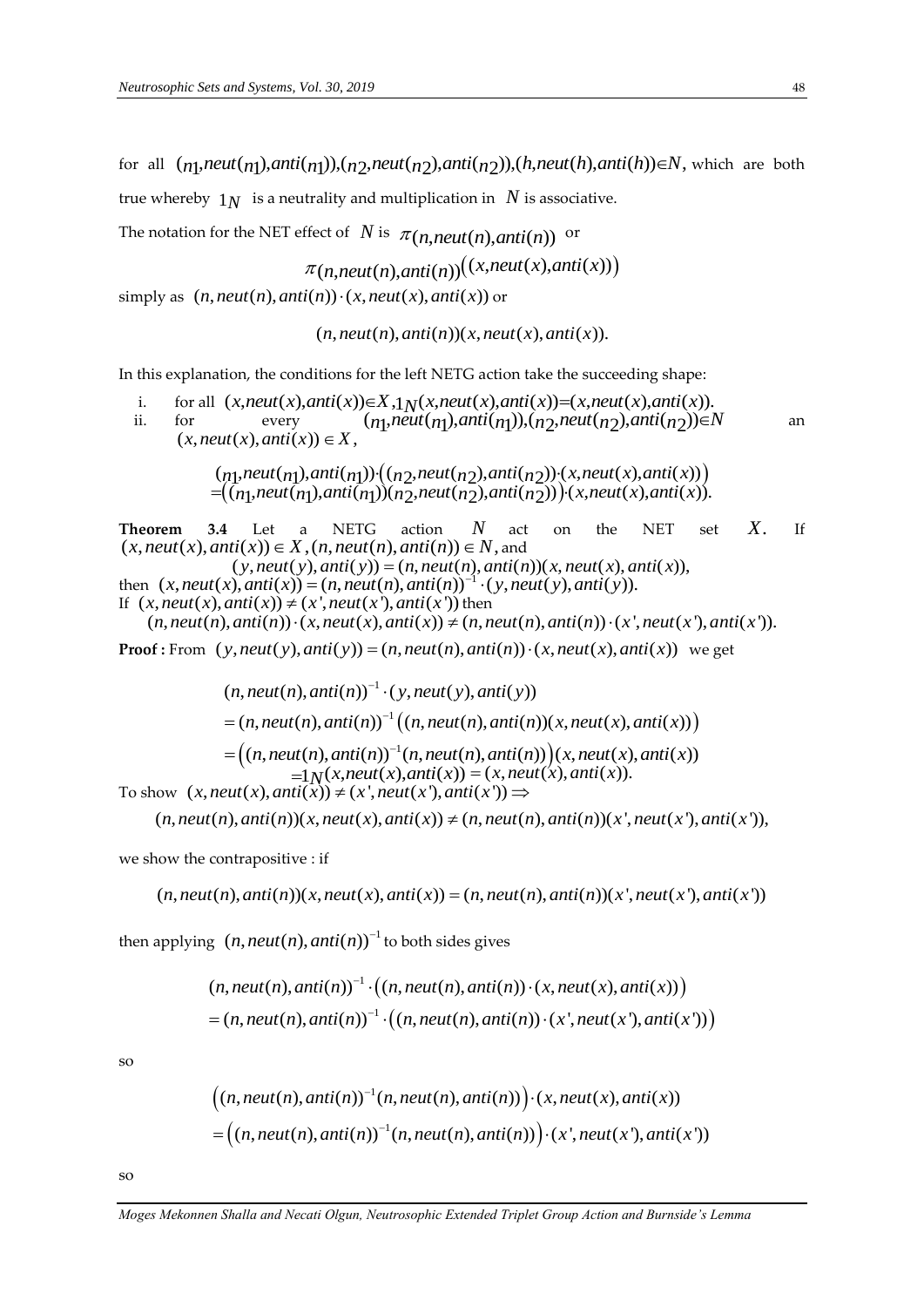$$
(x, neut(x),anti(x)) = (x', neut(x'),anti(x')).
$$

On the other hand to imagine action of a NETG on a NET set is such it's a definite neutro-homomorphism. On hand are the facts.

**Theorem 3.5** Actions of the NETG  $N$  on the NET set  $X$  are identical NETG neutro-homeomorphisms from  $N \to Sym(X)$ , the NETG of permutations of  $X$ .

**Proof:** Assume we've an action of *N* on the NET set *X*. We observe  $(n,neut(n),anti(n)) \cdot (x,neut(x),anti(x))$  as a function of  $(x,neut(x),anti(x))$  (with  $(n, neut(n), anti(n))$  fixed). That is, for each  $(n, neut(n), anti(n)) \in N$  we have a function  $\pi(n,neut(n),anti(n))$ :  $X \rightarrow X$  by

$$
\pi_{(n,neut(n),anti(n))}((x,neut(x),anti(x)))=(n,neut(n),anti(n))\cdot(x,neut(x),anti(x)).
$$

The axiom  $1_N \cdot (x, neutr(x), anti(x)) = (x, neutr(x), anti(x))$  says  $\pi_1$  is the neutrality function on  $X$ .

The axiom

$$
(n_1,neut(n_1),anti(n_1))((n_2,neut(n_2),anti(n_2))\cdot(x,neut(x),anti(x))
$$

$$
=((n_1,neut(n_1),anti(n_1))(n_2,neut(n_2),anti(n_2))\cdot(x,neut(x),anti(x))
$$

says

$$
\pi_{n_1,neut(n_1),anti(n_1))} \circ \pi_{n_2,neut(n_2),anti(n_2))}
$$
  
= 
$$
\pi_{n_1,neut(n_1),anti(n_1))(n_2,neut(n_2),anti(n_2))}
$$
,

Co. the other band to impair  $\alpha_{\text{N}}(M,Im\theta)(\lambda) = (\lambda_{\text{N}}(M,Im\theta)(\lambda))$ <br>
Co. the other band to impaire action of a NETG on a NET set is such it's a<br>
reature-bomomorphism. On hand are the facts.<br>
Theorem a 3 - NET set is such so structure of functions on X match multiplication in N. Additionally,  $\pi(n,neut(n),anti(n))$  is an invertible function whereby  $\pi_{(n]},neut(n),anti(n))$ <sup>-1</sup> is an anti-neutral: the composite of  $\pi(n_1, \text{neut}(n_1), \text{anti}(n_1))$  and  $\pi(n_1, \text{neut}(n_1), \text{anti}(n_1))$  <sup>-1</sup> is  $\pi$ <sub>1</sub>, which is the neutral function on X. Therefore,  $\pi_{(n_1, \text{neut}(n_1), \text{anti}(n_1))} \in Sym(X)$  and  $(n, \text{neut}(n), \text{anti}(n)) \rightarrow \pi_{(n_1, \text{neut}(n_1), \text{anti}(n_1))}$  is a neutro-homomorphism  $N \to Sym(X)$ .

 Contrariwise, assume we've a homomorphism  $f: N \rightarrow Sym(X)$ . For every  $f\left(n, neut(n),anti(n)\right)$ , we have a permutation  $f\left(n, neut(n),anti(n)\right)$  on X, and

$$
f((n_1,neut(n_1),anti(n_1))(n_2,neut(n_2),anti(n_2)))
$$
  
=  $f((n_1,neut(n_1),anti(n_1)))\circ f((n_2,neut(n_2),anti(n_2))).$   
Setting  $(n,neut(n),anti(n))\cdot(x,neut(x),anti(x))$   
=  $f((n,neut(n),anti(n)))((x,neut(x),anti(x)))$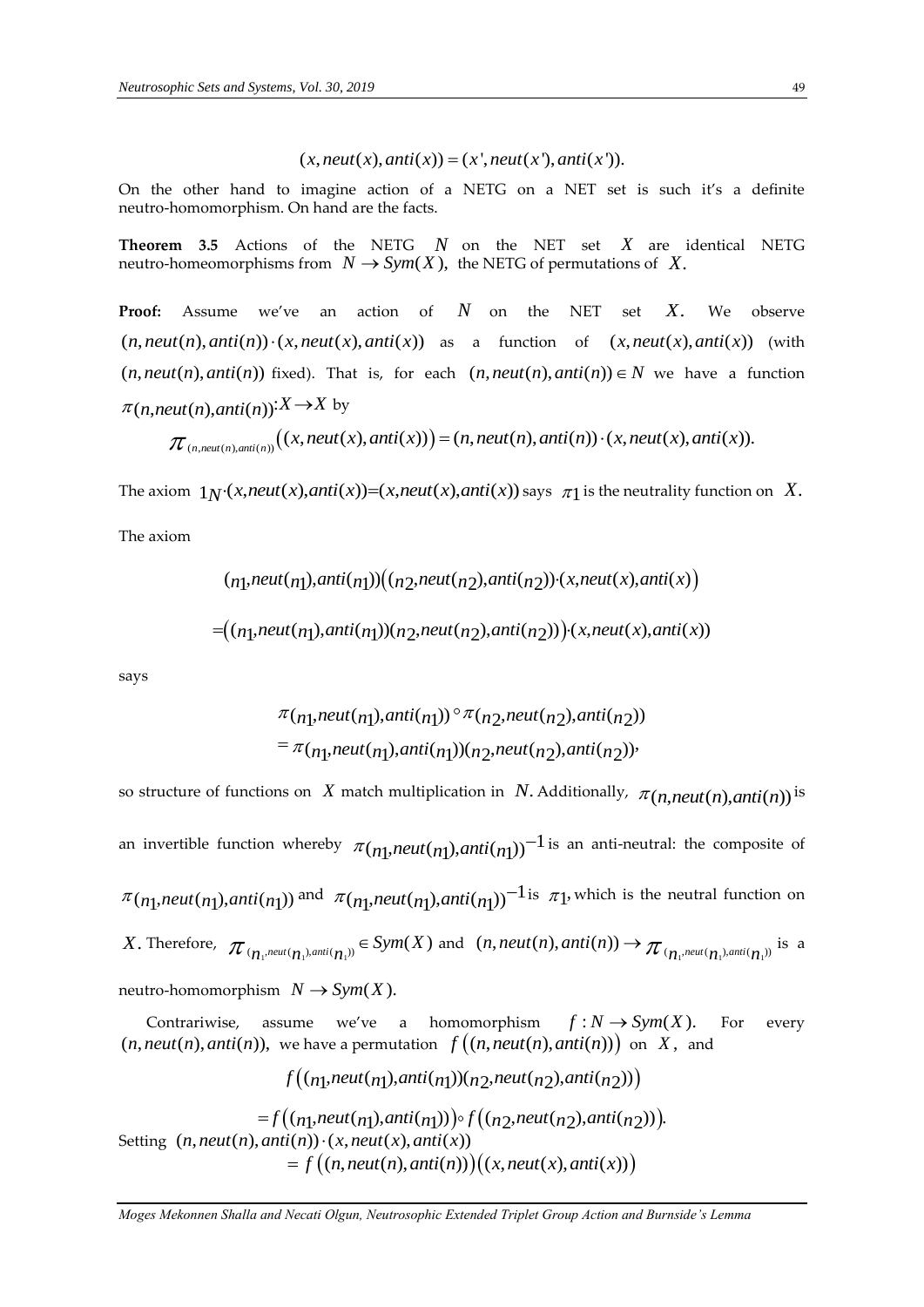introduces a NETG action of  $N$  on  $X$ , whereby the neutro-homomorphism properties of  $f$ submits the defining properties of a NETG action. From this view point, the NET set of  $(n, \textit{neut}(n), \textit{anti}(n)) \in N$  that act trivially

$$
((n,neut(n),anti(n))\cdot(x,neut(x),anti(x)))=(x,neut(x),anti(x))
$$

for all  $(x, neut(x), anti(x)) \in X$  is straightforwardly the neutrosophic kernel of the neutro-homomorphism  $N \to Sym(X)$  related to the action. Consequently the above mentioned  $(n, neut(n), anti(n))$  such act trivially on  $X$  are assumed to lie in the neutrosophic kernel of the action.

**Example 3.6** To build  $\,N\,$  act independently by conjugation, take  $\,X = N\,$  and let

$$
(n,neut(n),anti(n)) \cdot (x,neut(x),anti(x))
$$
  
= $(n,neut(n),anti(n))(x,neut(x),anti(x))(n,neut(n),anti(n))^{-1}$ .

Here,  $(n,neut(n),anti(n)) \in N$  and  $(x,neut(x),anti(x)) \in N$ . Since

$$
1_N \cdot (x, neut(x),anti(x)) = 1_N(x, neut(x), anti(x))1_N^{-1} = (x, neut(x), anti(x))
$$

and

$$
(n_1, neut(n_1), anti(n_1)) \cdot ((n_2, neut(n_2), anti(n_2)) \cdot (x, neut(x), anti(x)))
$$
\n
$$
= (n_1, neut(n_1), anti(n_1)) \cdot
$$
\n
$$
\left((n_2, neut(n_2), anti(n_2)) \cdot (x, neut(x), anti(x))(n_2, neut(n_2), anti(n_2))^{-1}\right)
$$
\n
$$
= (n_1, neut(n_1), anti(n_1))
$$
\n
$$
\left((n_2, neut(n_2), anti(n_2)) \cdot (x, neut(x), anti(x))(n_2, neut(n_2), anti(n_2))^{-1}\right)
$$
\n
$$
(n_1, neut(n_1), anti(n_1))^{-1}
$$
\n
$$
= ((n_1, neut(n_1), anti(n_1))(n_2, neut(n_2), anti(n_2)))(x, neut(x), anti(x))
$$
\n
$$
((n_1, neut(n_1), anti(n_1))(n_2, neut(n_2), anti(n_2)))^{-1}
$$
\n
$$
= ((n_1, neut(n_1), anti(n_1))(n_2, neut(n_2), anti(n_2)) \cdot (x, neut(x), anti(x)),
$$

neutrosophic conjugation is a NET action.

**Definition 3.7** Assume such  $N$  is a NETG and  $X$  is a NET set. A right NETG action of  $N$  on  $X$  is a rule for merging elements  $(n,neut(n),anti(n)) \in N$  and elements  $(x,neut(x),anti(x)) \in X$ ,<br>symbolized by  $(n,neut(n),anti(n)) \cdot (x,neut(x),anti(x)),$ <br> $(n,neut(n),anti(n)) \cdot ((x,neut(x),anti(x))) \in X$  for all  $(x,neut(x),anti(x)) \in X$  and  $symboliced by (n, neut(n), anti(n)) \cdot (x, neut(x), anti(x)),$ for all  $(x, \text{neut}(x), \text{anti}(x)) \in X$  and  $(n, neut(n), anti(n)) \in N$ . We also need the succeeding conditions.

I.  $(x,neut(x),anti(x))$  $1_N=(x,neut(x),anti(x))$  for all  $(x,neut(x),anti(x))\in X$ .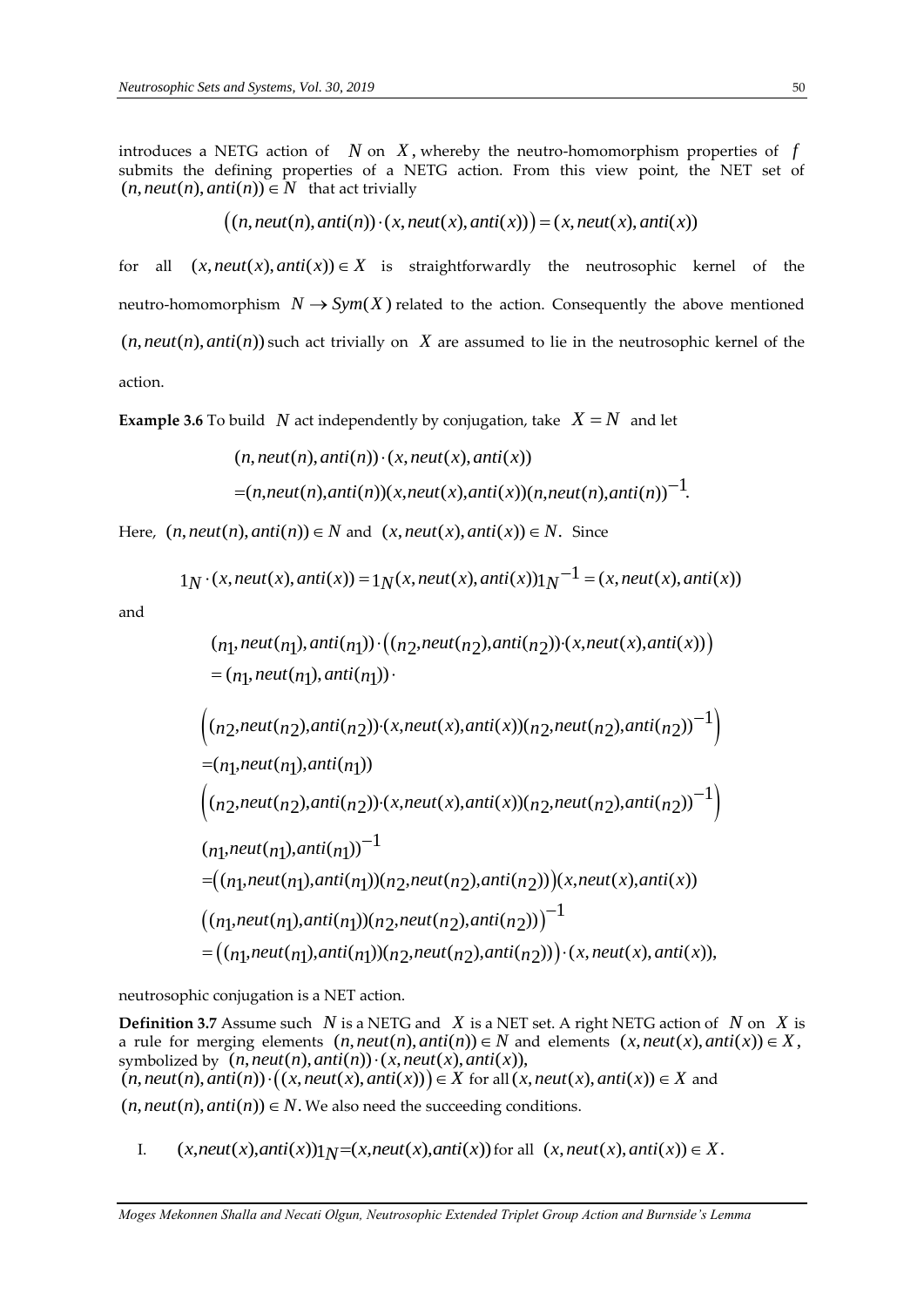II.  
\n
$$
((x,neut(x),anti(x))\cdot(n_2,neut(n_2),anti(n_2))\cdot(n_1,neut(n_1),anti(n_1))
$$
\n
$$
=(x,neut(x),anti(x))((n_2,neut(n_2),anti(n_2))(n_1,neut(n_1),anti(n_1))
$$

for all  $(x, neut(x),anti(x)) \in X$  and  $(n_1, neut(n_1),anti(n_1)), (n_2, neut(n_2),anti(n_2)) \in N$ .

**Remark 3.8** Left NETG actions are not very distinct from right NETG actions. The only distinction exists in condition (ii).

 $\cdot$  For left NETG actions, implementing  $(n_2, \text{neut}(n_2), \text{anti}(n_2))$  to an element and then applying  $(n_l$ , $neut(n_l)$ , $anti(n_l))$  to the result is the same as applying

# $(n_1, \textit{neut}(n_1), \textit{anti}(n_1))(n_2, \textit{neut}(n_2), \textit{anti}(n_2)) \in N.$

• For right NETG actions applying  $(n_2,neut(n_2),anti(n_2))$  and then  $(n_1,neut(n_1),anti(n_1))$  is the same as applying  $(n_2,neut(n_2),anti(n_2))(n_1,neut(n_1),anti(n_1)) \in N.$ 

Let us see the example of a right NETG action (beyond the Rubik's cube example, which as we wrote things is a right NETG action). Also it is easy to do matrices multiplying vectors from the right.

**Example 3.9** (A NETG acting on a NET set of NT cosets). Assume such  $N$  is a NETG and  $H$  is a NET subgroup. Examine the NET set  $X = \{Ha/(a, neut(a), anti(a)) \in N\}$  of right NT cosets of *H*. subsequently N acts on X by right multiplication, That is, we describe

> $(H(a,neut(a),anti(a))) \cdot (n,neut(n),anti(n))$  $H((a, neut(a),anti(a))(n, neut(n),anti(n)))$

for  $(n,neut(n),anti(n)) \in N$  and  $H(a,neut(a),anti(a)) \in X$ . First let's chect that this is well defined, hence assume such  $H(a, neut(a),anti(a)) = H(a', neut(a'),anti(a')),$ then 1 (*a*, *neut(a*), *anti(a*))(*a*, *neut(a*), *anti(a*))<sup>-1</sup>  $\in$  *H*. Now, we have to prove that

for any  $(n,neut(n),anti(n)) \in N$ . But  $(a',neut(a'),anti(a'))(a,neut(a),anti(a))^{-1} \in H$  so that

$$
(a',neut(a'),anti(a'))(n,neut(n),anti(n))
$$
  
= 
$$
((a',neut(a'),anti(a'))(a,neut(a),anti(a))^{-1})\begin{pmatrix} (a,neut(a),\\anti(a))(n,neut(n),anti(n)) \end{pmatrix}
$$
  

$$
\in H((a,neut(a),anti(a))(n,neut(n),anti(n)))
$$

so that  $H((a,neut(a),anti(a))(n,neut(n),anti(n))) = H((a',neut(a'),anti(a'))(n,neut(n),anti(n)))$ 

$$
(a',neut(a'),anti(a'))(n,neut(n),anti(n)) \in H\begin{pmatrix} (a,neut(a),anti(a))(n,neut(n),\\anti(n)) \end{pmatrix}.
$$

But certainly  $H\bigl((a',neut(a'),anti(a'))(n,neut(n),anti(n))\bigr)$  also contains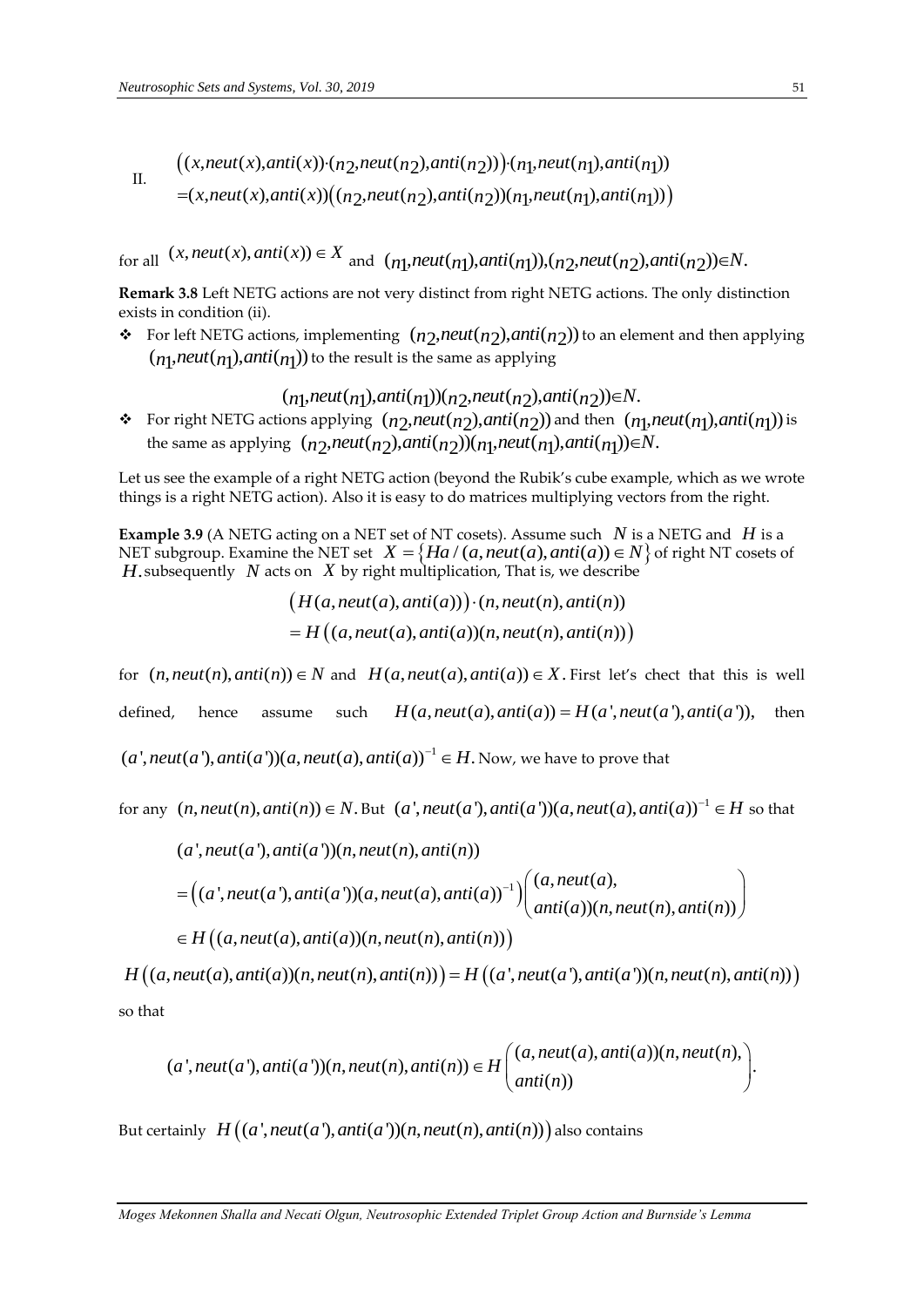$1_N((a',neut(a'),anti(a'))(n,neut(n),anti(n)))=(a',neut(a'),anti(a'))(n,neut(n),anti(n)).$ 

Thus the two cosets  $H\big((a,neut(a),anti(a))(n,neut(n),anti(n))\big)$  and

 $H\bigl((a\lq,neut(a\lq),anti(a\lq))(n,neut(n),anti(n))\bigr)$  have the elements

 $(a', \textit{neut}(a'), \textit{anti}(a'))$ ( $n, \textit{neut}(n), \textit{anti}(n))$  in common. This proves that

 $H((a,neut(a),anti(a))(n,neut(n),anti(n))) = H((a',neut(a'),anti(a'))(n,neut(n),anti(n)))$ 

since NT cosets are either same or separate.

Now we've proved that this is well defined, we have to show it is also an action. Definitely axiom (i) is holds since

$$
(H(a,neut(a),anti(a)))\cdot 1_N = H\big((a,neut(a),anti(a))1_N\big) = H(a,neut(a),anti(a)).
$$

Lastly, we have to show axiom (ii). Assume such

$$
(n_1,neut(n_1),anti(n_1)), (n_2,neut(n_2),anti(n_2)) \in N. Then
$$
  
\n
$$
((H(a,neut(a),anti(a))) \cdot (n_2,neut(n_2),anti(n_2))) \cdot (n_1,neut(n_1),anti(n_1))
$$
  
\n
$$
= (H((a,neut(a),anti(a))(n_2,neut(n_2),anti(n_2))) \cdot (n_1,neut(n_1),anti(n_1))
$$
  
\n
$$
= H(((a,neut(a),anti(a))(n_2,neut(n_2),anti(n_2)))(n_1,neut(n_1),anti(n_1)))
$$
  
\n
$$
= H((a,neut(a),anti(a))((n_2,neut(n_2),anti(n_2))(n_1,neut(n_1),anti(n_1))))
$$
  
\n
$$
= (H(a,neut(a),anti(a))) \cdot ((n_2,neut(n_2),anti(n_2))(n_1,neut(n_1),anti(n_1)))
$$

which proves (ii) and ends the proof. Of course, N also acts on the set of left NT cosets of H by

multiplication on the left.

**Definition 3.10** A NETG action of  $N$  on  $X$  is called NET faithful if distinct elements of  $N$  act on X in dis-similar methods: when  $(n_1,neut(n_1),anti(n_1))\neq(n_2,neut(n_2),anti(n_2))$  in N, there is an  $(x, neut(x),anti(x)) \in X$  such that

$$
(n_1,neut(n_1),anti(n_1)) \cdot (x,neut(x),anti(x)) \neq (n_2,neut(n_2),anti(n_2)) \cdot (x,neut(x),anti(x)).
$$

Note that when we say  $(\pmb{n}_1,neut(\pmb{n}_1),anti(\pmb{n}_1))$  and  $(\pmb{n}_2,neut(\pmb{n}_2),anti(\pmb{n}_2))$  act distinctly, we signify they act distinctly somewhere, not all place. This is consistent with what it signifies to say two functions are disjoint. They take distinct values somewhere, not all place.

**Example 3.11** The action of N independently by left multiplication is faithful: distinct elements send  $1_N$  to distinct places.

*Moges Mekonnen Shalla and Necati Olgun, Neutrosophic Extended Triplet Group Action and Burnside's Lemma*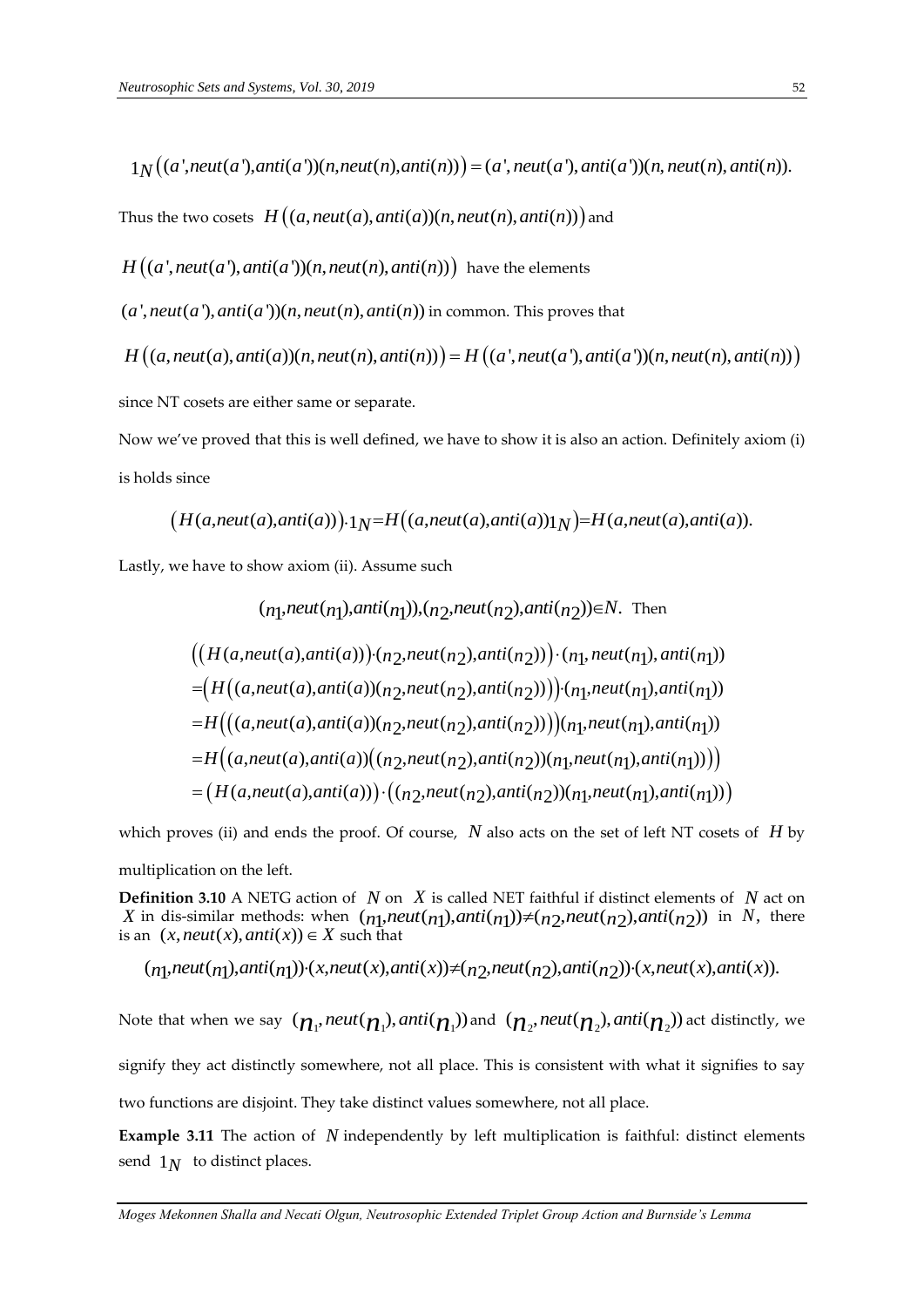**Example 3.12** When  $H$  is a NET subgroup of  $N$  and  $N$  acts on  $N/H$  left multiplication  $(n_1, \text{neut}(n_1), \text{anti}(n_1))$  and  $(n_2, \text{neut}(n_2), \text{anti}(n_2))$  in N act in the similar method on  $N/H$ exactly when ( $n_1$ , *neut*( $n_1$ ), *anti*( $n_1$ )) and ( $n_2$ , *neut*( $n_2$ ), *anti*( $n_2$ )) in N act in the similar method on N / E<br>exactly when<br>( $n_1$ , *neut*( $n_1$ ), *anti*( $n_1$ ))( $n$ , *neut*( $n$ ), *anti*( $n$ )) $H = (n_2$ , *neut*( $n_$ 

$$
(n_1,neut(n_1),anti(n_1))(n,neut(n),anti(n))H = (n_2,neut(n_2),anti(n_2))(n,neut(n),anti(n))H
$$

for all  $(n, neut(n),anti(n)) \in N$ , which means

$$
(n_2,neut(n_2),anti(n_2))^{-1}(n_1,neut(n_1),anti(n_1)) \in \bigcap_{(n,neut(n),anti(n))} \in N(n,neut(n),anti(n))H(n,neut(n),anti(n))^{-1}.
$$

So the left multiplication action of  $N$  on  $N/H$  is NET faithful in the case that the NET subgroups

$$
(n,neut(n),anti(n))H(n,neut(n),anti(n))^{-1}
$$
 (as  $(n,neut(n),anti(n))$  varies) have trivial

intersection.

Viewing NETG actions as neutro-homeomorphisms, a NET faithful action of  $N$  on  $X$  is an injective neutro-homomorphism  $N \to Sym(X)$ . Non faithful actions are not injective as NETG neutro-homeomorphisms, and many important homeomorphisms are not injective.

**Remark 3.13** What we've been calling a NETG action could be a left and right NETG action. The

difference among left and right actions is how a product  $(n,neut(n),anti(n))(n',neut(n'),anti(n'))$ 

acts: in a left action  $(n',neut(n'),anti(n'))$  acts first and  $(n,neut(n),anti(n))$  acts second, while in

a right action  $(n,neut(n),anti(n))$  acts first and  $(n',neut(n'),anti(n'))$  acts second.

We can introduce the NET conjugate of  $(h,neut(h),anti(h))$  by  $(n,neut(n),anti(n))$  as

 $(n,neut(n),anti(n))(h,neut(h),anti(h))(n,neut(n),anti(n))$ 

Instead 
$$
(n,neut(n),anti(n))(h,neut(h),anti(h))(n,neut(n),anti(n))^{-1}
$$
,

and this convention fits well with the right NET conjugation action but not left action : setting

$$
(h,neut(h),anti(h))^{(n,neut(n),anti(n))} = (n,neut(n),anti(n))^{-1}(h,neut(h),anti(h))(n,neut(n),anti(n))
$$

we have  $(h, neut(h),anti(h))$ <sup> $1_N$ </sup> =  $(h, neut(h),anti(h))$  and

$$
\begin{aligned} & \left( (h, neut(h),anti(h))^{(n_1,neut(n_1),anti(n_1))} \right)^{(n_2,neut(n_2),anti(n_2))} \\ &= (h,neut(h),anti(h))^{(n_1,neut(n_1),anti(n_1))}(n_2,neut(n_2),anti(n_2)) \end{aligned}
$$

The distinction among left and right actions of a NETG is mostly unreal, whereby subsetituting  $(n, neutr(n), anti(n))$  with  $(n, neutr(n), anti(n))$ <sup>-1</sup> in the NETG changes left actions into right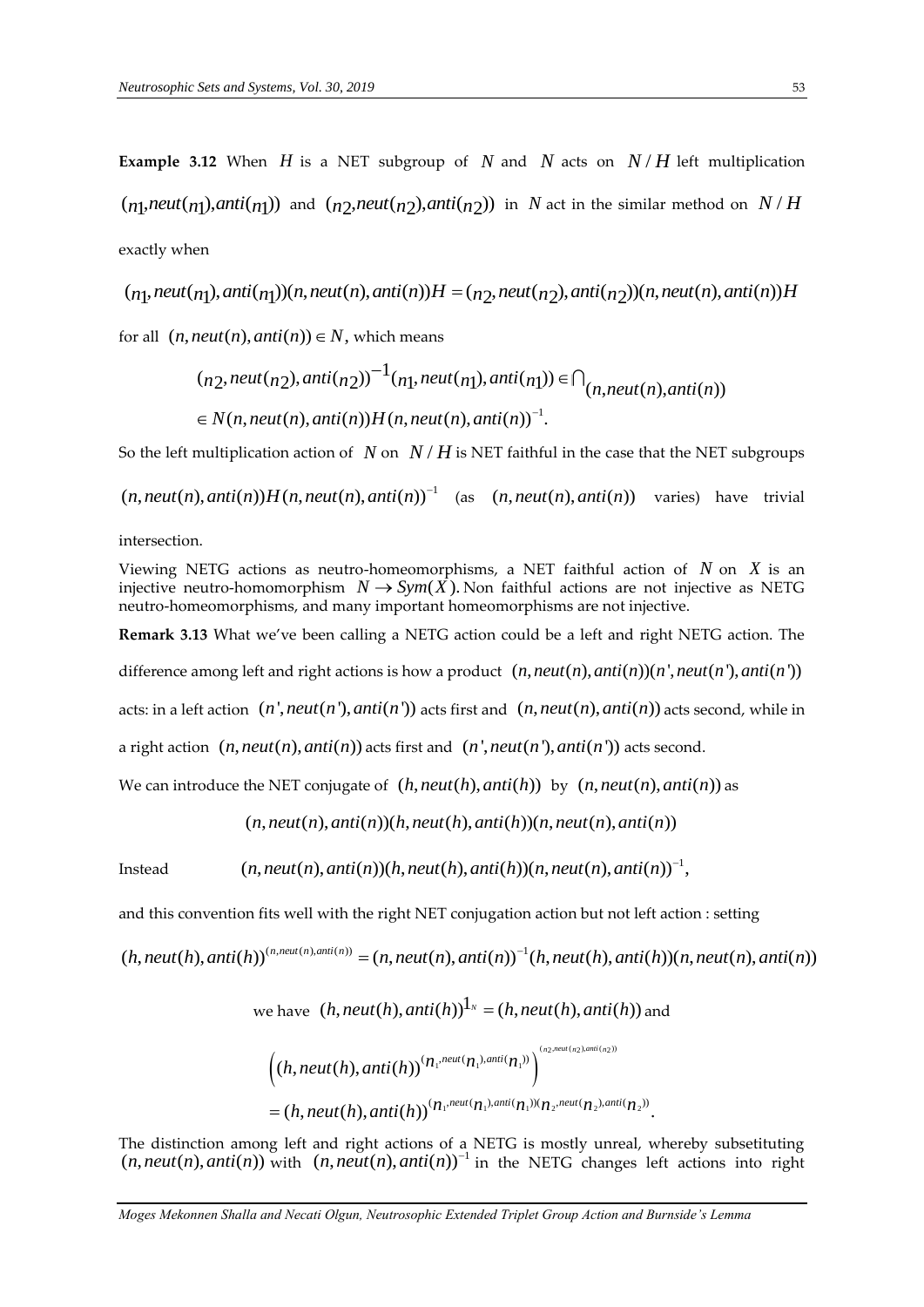actions and contrarily since inversion backwards the order of multiplication in *N*. So for us "NETG action" means "left NETG action".

**Definition 3.14** Let a NETG N act on NET set X. For each  $(x, \text{neut}(x), \text{anti}(x)) \in X$ , its orbit is

 $Orb(x, neutr(x), anti(x)) = \{(n, neutr(n), anti(n))(x, neutr(x), anti(x))$ : $(n, neutr(n), anti(n)) \in N\} \subset X$ 

and its stabilizer is

 $Stab(x, neut(x),anti(x)) = \{(n, neut(n),anti(n)) \in N: (n, neut(n),anti(n))(x, neut(x),anti(x))\} \subset N.$ 

(The stabilizer of NET  $(x,neut(x),anti(x))$  is symbolized by  $N_{(x,neut(x),anti(x))}$ , where N is

NETG.) We call  $(x, \text{neut}(x), \text{anti}(x))$  a NET fixed point for the action when

 $(n, neut(n),anti(n)) \cdot (x, neut(x),anti(x)) = (x, neut(x),anti(x))$ 

for every  $(n, neut(n), anti(n)) \in N$ , that is, when

Orb
$$
(x
$$
,neut $(x)$ ,anti $(x)$ )= $\{(x$ ,neut $(x)$ ,anti $(x)$ ) $\}$ 

(or equivalently, when  $Stab(x, neut(x),anti(x))=N$ ). The orbit of NETs of a point is a geometric

notion: it is the NET set of places where the points can be moved by the NETG action. Under other conditions, the stabilizer of a NET of a point is an algebraic notion: it is the NET set of NETG elements that fix the point. Mostly we'll denote the elements of *X* as points and we'll denote the size of a NET orbit as its length.

**Definition 3.15** Let N be a NETG,  $(n, neut(n),anti(n)) \in N$ , and let H be a NET subgroup of *N*.

$$
(a,neut(a),anti(a))H(a,neut(a),anti(a))^{-1}
$$
  
= 
$$
\begin{cases} (a,neut(a),anti(a))(h,neut(h),anti(h))(a,neut(a),anti(a))^{-1}: \\ (h,neut(h),anti(h)) \in H \end{cases}
$$

is called a NET conjugate of  $|H|$  and the NET center of  $|N|$  is

$$
ZN = \begin{cases} (a, neut(a),anti(a)) \in N:(a, neut(a),anti(a))(n, neut(n),anti(n)) \\ = (n, neut(n),anti(n))(a, neut(a),anti(a)) : \forall (n, neut(n),anti(n)) \in N \end{cases}
$$

**Remark 3.16** When we imagine about a NET set as a geometric object, it is useful to describe to its elements as points. For instance, when we imagine about  $\,N/H$  as a NET set on which  $\,N$  acts, it is helpful to imagine about the NT cosets of  $\check{H}$ , which are the elements  $N/H$ , as the points in  $N/H$ . simultaneously, though, a NT coset is a NET subset of  $N$ .

*Moges Mekonnen Shalla and Necati Olgun, Neutrosophic Extended Triplet Group Action and Burnside's Lemma*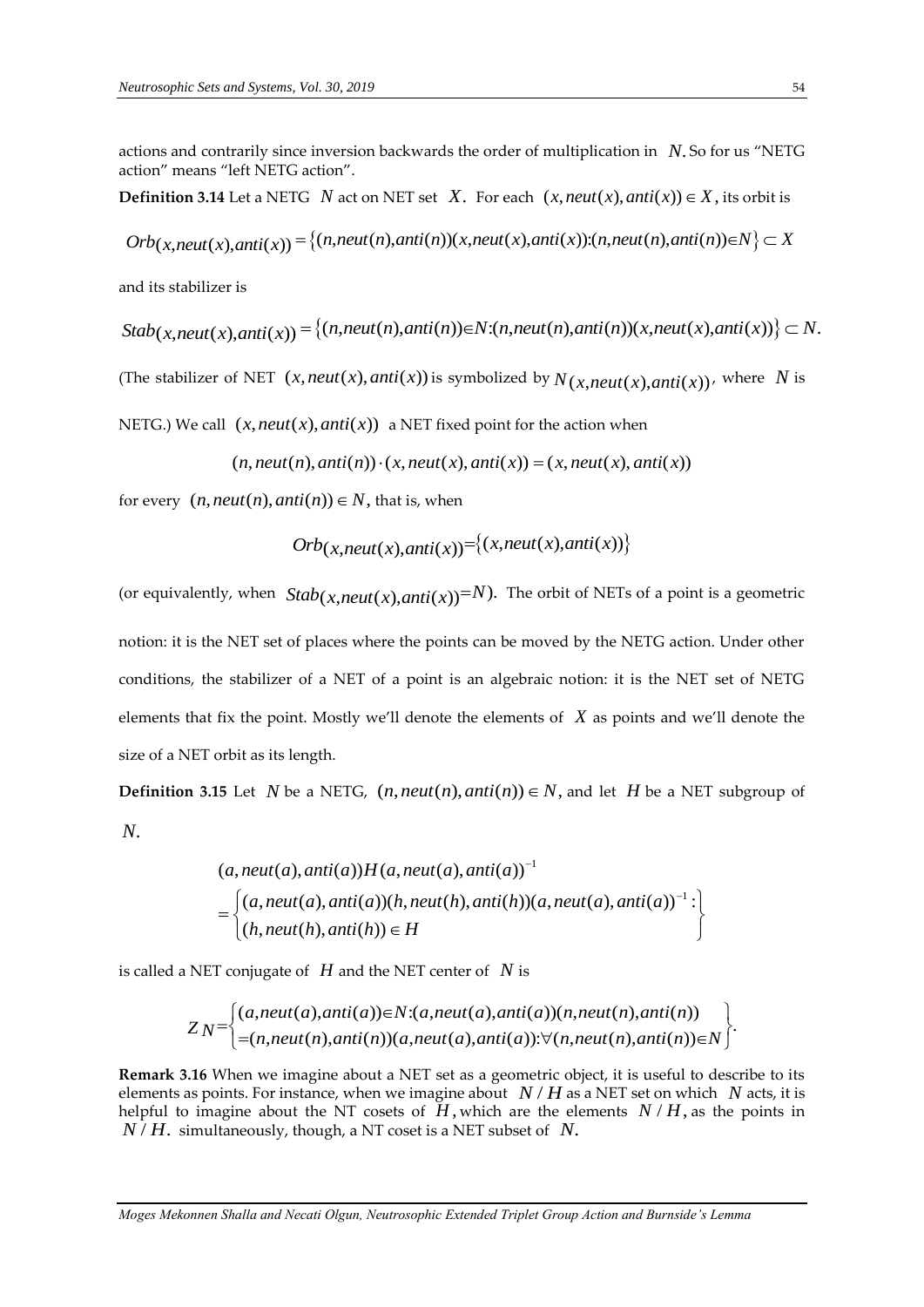All of our applications of NETG actions to group theory will flow from the similarities among NET orbits, stabilizers, and fixed points, which we now build explicit in our the following fundamental examples of NETG actions.

**Example 3.17** When a NETG *N* acts independently by conjugation,

a) the NET orbit of  $(a, neut(a),anti(a))$  is

$$
Ork_{a,neut} (a,ani \overline{b})\n\begin{cases}\n(n,neut \overline{a}),\,ani \overline{b})\n\end{cases}\n\quad n \cdot (a,neut \overline{b})\n\begin{cases}\n(n,neut \overline{a}),\,ani \overline{b})\n\end{cases}\n\quad (n,neut \overline{b}),\n\quad (n,neut \overline{b})\n\end{cases}
$$

which is the conjugacy class of  $(a, neut(a),anti(a)),$ 

b) 
$$
Stab(a,neut(a),anti(a)) = \begin{cases} (n,neut(n),anti(n)):(n,neut(n),anti(n)) \\ (a,neut(a),anti(a))(n,neut(n),anti(n))^{-1} \\ = (a,neut(a),anti(a)) \end{cases}
$$

c)  
\n
$$
Z(a,neut(a),anti(a)) = \begin{cases} (n,neut(n),anti(n)) \\ \n:(n,neut(n),anti(n))(a,neut(a),anti(a)) \n\end{cases}
$$
\n
$$
= (a,neut(a),anti(a))(n,neut(n),anti(n)) \begin{cases} (n,neut(n),anti(n)) \end{cases}
$$

is the NET centralizer of  $(a, neut(a),anti(a)).$ 

d)  $(a, neut(a),anti(a))$  is a NET fixed point when it commutes with all elements of  $N$ , and thus the NET fixed points of conjugation form the NET center of *N*, and thus the NET fixed points of NET conjugation form the center of *N*.

**Example 3.18** When *H* acts on *N* by conjugation,

i. the orbit of  $(a, \text{neut}(a), \text{anti}(a))$  is

$$
Orb(a,neut(a),anti(a)) = \begin{cases} (h,neut(h),anti(h))(a,neut(a),anti(a)) \\ (h,neut(h),anti(h))^{-1}:(h,neut(h),anti(h)) \in H \end{cases},
$$

which has no special name (elements of  $N$  that are  $H$  – conjugate to  $(a, neut(a), anti(a))$ ),

ii. 1 ( , ( ), ( )) : ( , ( ), ( )) ( , ( ), ( ))( , ( ), ( ))( , ( ), ( )) ( , ( ), ( )) ( , ( ), ( )) : ( , ( ), ( ))( , ( ), ( )) ( , ( ), ( *a neut a anti a* ))( , ( ), ( )) *h neut h anti h Stab h neut h anti h a neut a anti a h neut h anti h a neut a anti a h neut h anti h h neut h anti h h neut h anti h h neut h anti h a neut a anti a*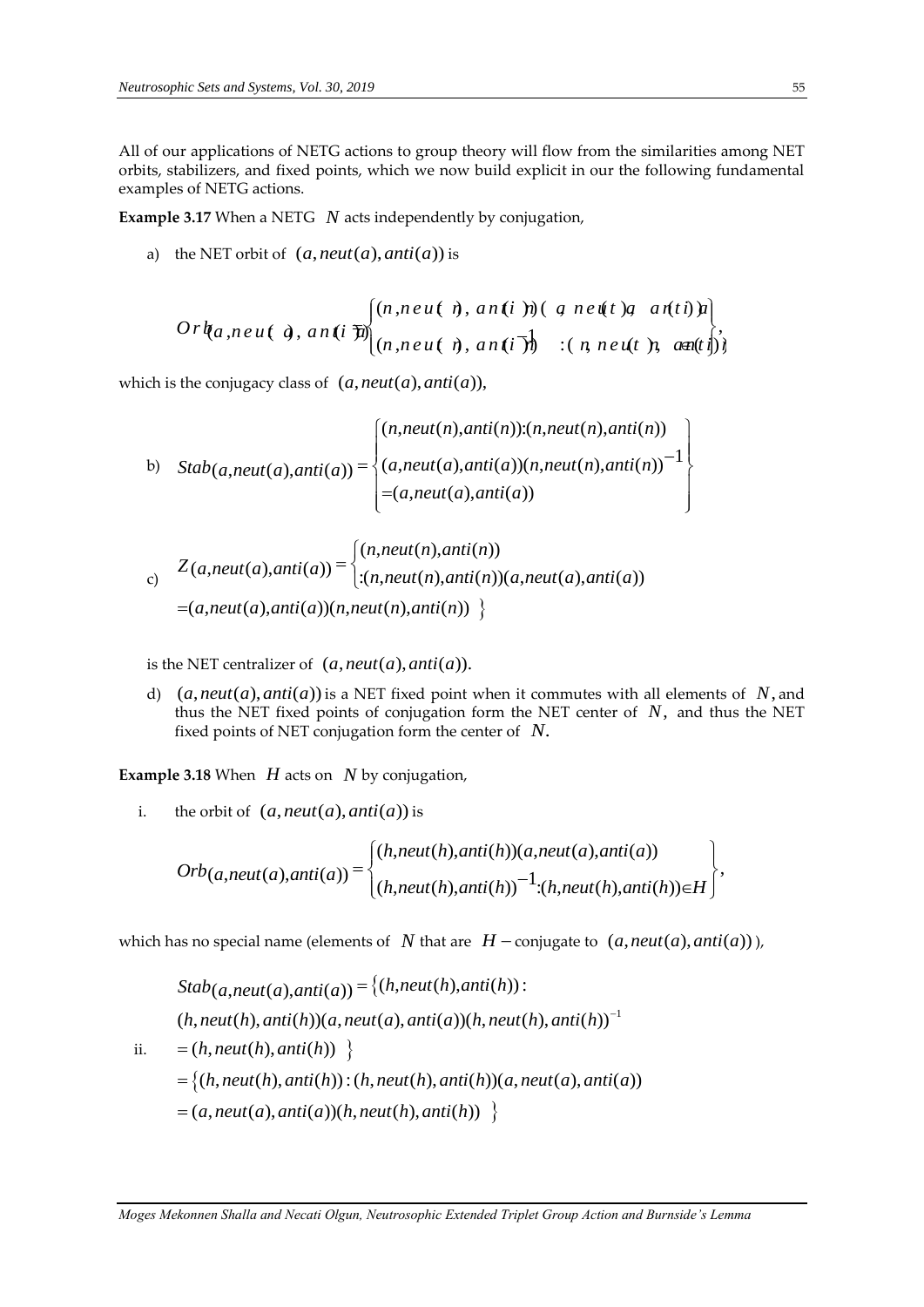is the elements of H commuting with  $(a,neut(a),anti(a))$  (this is  $|H \bigcap Z((a,neut(a),anti(a)))$  is

the NET centralizer of  $(a, neut(a),anti(a))$  in  $N$ ).

iii.  $(a, \textit{neut}(a), \textit{anti}(a))$  is a NET fixed point when it commutes with all elements of  $H$ , so the NET fixed points of  $|H - \text{conjugation on } |N|$  shape the NET centralizer of  $|H|$  in  $|N|$ .

# **Theorem 3.19 the Fundamental Theorem about NETG Action**

Let a NETG *N* act on a NET set *X*.

- **a.** Different NET orbits of the action are disjoint and form a portion of *X*.
- **b.** For each  $(x,neut(x),anti(x))\in X$ ,  $Stab(x,neut(x),anti(x))$  is a NET subgroup of N and

 $Stab(x,neut(x),anti(x))$ Stab $(n,neut(n),anti(n))$ <sup> $(n,neut(n),anti(n))$ <sup>-1</sup></sup>  $Stab(n,neut(n),anti(n))(x,neut(x),anti(x)) = (n,neut(n),anti(n))$ 

for all  $(n,neut(n),anti(n)) \in N$ .

c. For each  $(x, neut(x), anti(x)) \in X$ , there is a bijections

 $Orb(x, neut(x),anti(x)) \rightarrow N/Stab(x, neut(x),anti(x))$  by

 $(n,neut(n),anti(n))(x,neut(x),anti(x))$  $\rightarrow$   $(n,neut(n),anti(n))$ Stab $(\chi,neut(\chi),anti(\chi))$ 

More concretely,  $(n, \textit{neut}(n), \textit{anti}(n))$  $(x, \textit{neut}(x), \textit{anti}(x))$  $=(n', \text{neut}(n'), \text{anti}(n'))$  $(x, \text{neut}(x), \text{anti}(x))$ 

in the case that  $(n,neut(n),anti(n))$  and  $(n',neut(n'),anti(n'))$  lie in the similar NET coset of  $Stab(x, neut(x),anti(x))$ , and different NT left cosets of  $Stab(x, neut(x),anti(x))$  correspond to different points in  $Orb(x, neut(x),anti(x))$ . In particular, if  $(x, neut(x),anti(x))$  and  $(y, \text{neut}(y), \text{anti}(y))$  are in the same NET orbit then

$$
anti(y)) are in the same NET orbit then
$$
  
\n
$$
\begin{cases}\n(n,neut(n),anti(n)) \in N : (n,neut(n),anti(n))(x,neut(x),anti(x)) \\
= (y,neut(y),anti(y))\n\end{cases}
$$

is a NT left coset of  $Stab(x, neut(x),anti(x))$ , and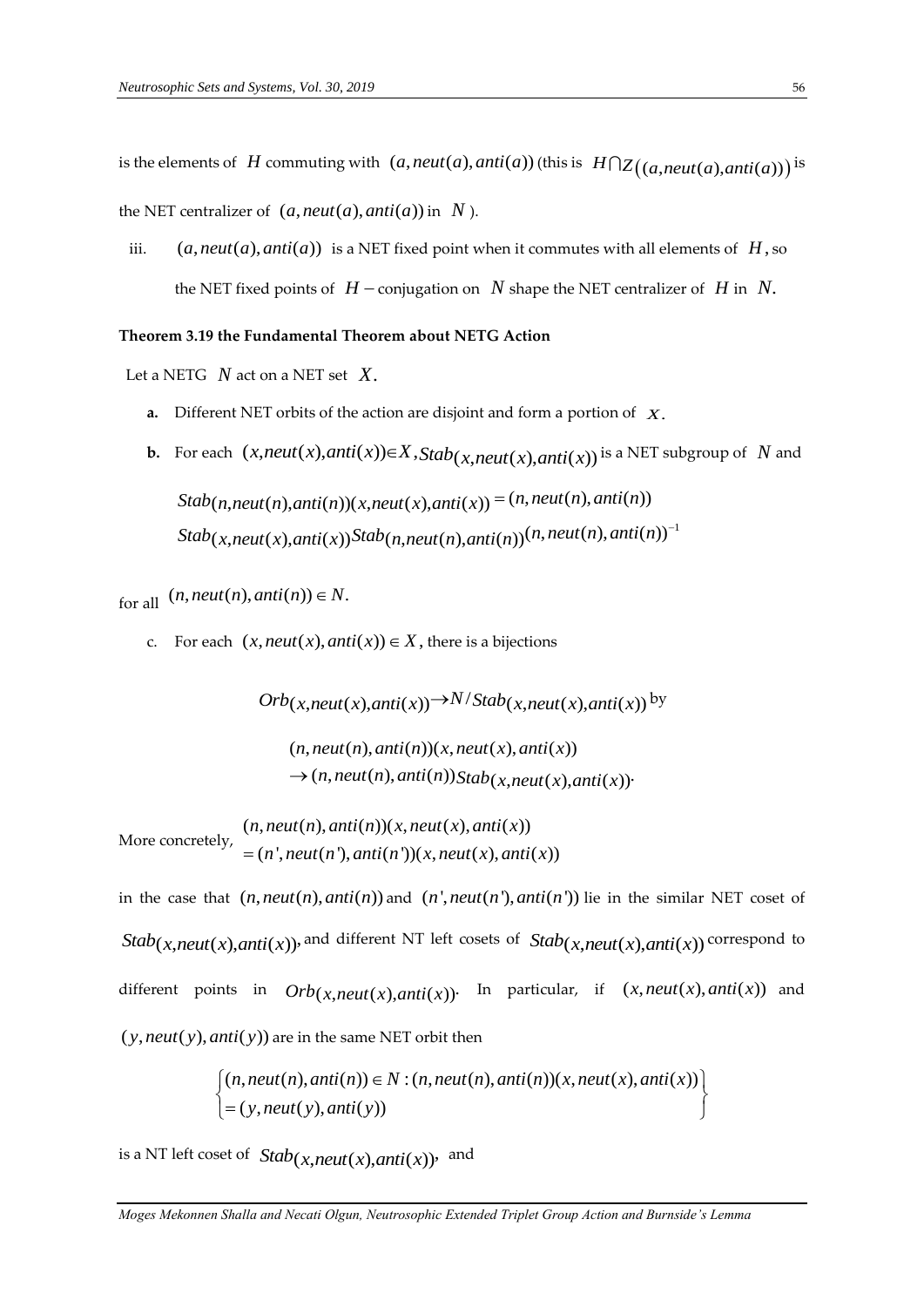$$
|Orb(x,neut(x),anti(x))|
$$
=  $[N:Stab(x,neut(x),anti(x))]$ .

Parts b and c Show the role of conjugate NET subgroups and neutrosophic triplet cosets of a NET subgroup when working with NETG actions. The formula in part c that relates the length of a NET orbit to the index in  $N$  of a NET stabilizer for a point in the NET orbit, is named the NET orbit-stabilizer formula.

#### **Proof:**

**a)** We show distinct NET orbits in a NETG action are not equal by showing that two NET orbits

that overlap must coexist. Assume  $Orb_{(x,neut(x),anti(x))}$  and  $Orb_{(y,neut(y),anti(y))}$  have a

 $z$  *c*ommon element  $(z, \textit{neut}(z), \textit{anti}(z)).$ 

$$
(z,neut(z),anti(z)) = (\boldsymbol{\eta}_1,neut(\boldsymbol{\eta}_1),anti(\boldsymbol{\eta}_1))(x,neut(x),anti(x))
$$
  

$$
(z,neut(z),anti(z)) = (\boldsymbol{\eta}_2,neut(\boldsymbol{\eta}_2),anti(\boldsymbol{\eta}_2))(y,neut(y),anti(y)).
$$

We want to show  $Orb_{(x,neut(x),anti(x))}$  and  $Orb_{(y,neut(y),anti(y))}$ . It suffices to show

 $Orb(x,neut(x),anti(x))\subset Orb(y,neut(y),anti(y))$ , since then we can switch the roles of  $(x, neut(x), anti(x))$  and  $(y, neut(y), anti(y))$  to obtain the converse insertion. For each point  $(u, \textit{neut}(u), \textit{anti}(u)) \in Orb(\chi, \textit{neut}(\chi), \textit{anti}(\chi))$ , write

 $(u,neut(u),anti(u)) = (n,neut(n),anti(n))(x,neut(x),anti(x))$ 

for some  $(n, neut(n), anti(n)) \in N$ . Since

$$
(x, neut(x), anti(x))
$$
  
=  $(n_1, neut(n_1), anti(n_1))^{-1}(z, neut(z), anti(z)), (u, neut(u), anti(u))$   
=  $(u, neut(u), anti(u)) \Big((n_1, neut(n_1), anti(n_1))^{-1}(z, neut(z), anti(z))\Big)$   
=  $\Big((n, neut(n), anti(n)) (n_1, neut(n_1), anti(n_1))^{-1}\Big)(z, neut(z), anti(z))$   
=  $\Big((n, neut(n), anti(n)) (n_1, neut(n_1), anti(n_1))^{-1}\Big) \Big((n_2, neut(n_2), anti(n_2))$   
=  $\Big((n, neut(n), anti(n)) (n_1, neut(n_1), anti(n_1))^{-1}(n_2, neut(n_2), anti(n_2))\Big)$   
=  $\Big((n, neut(v), anti(v)) (n_1, neut(n_1), anti(n_1))^{-1}(n_2, neut(n_2), anti(n_2))\Big)$   
=  $(v, neut(v), anti(v)),$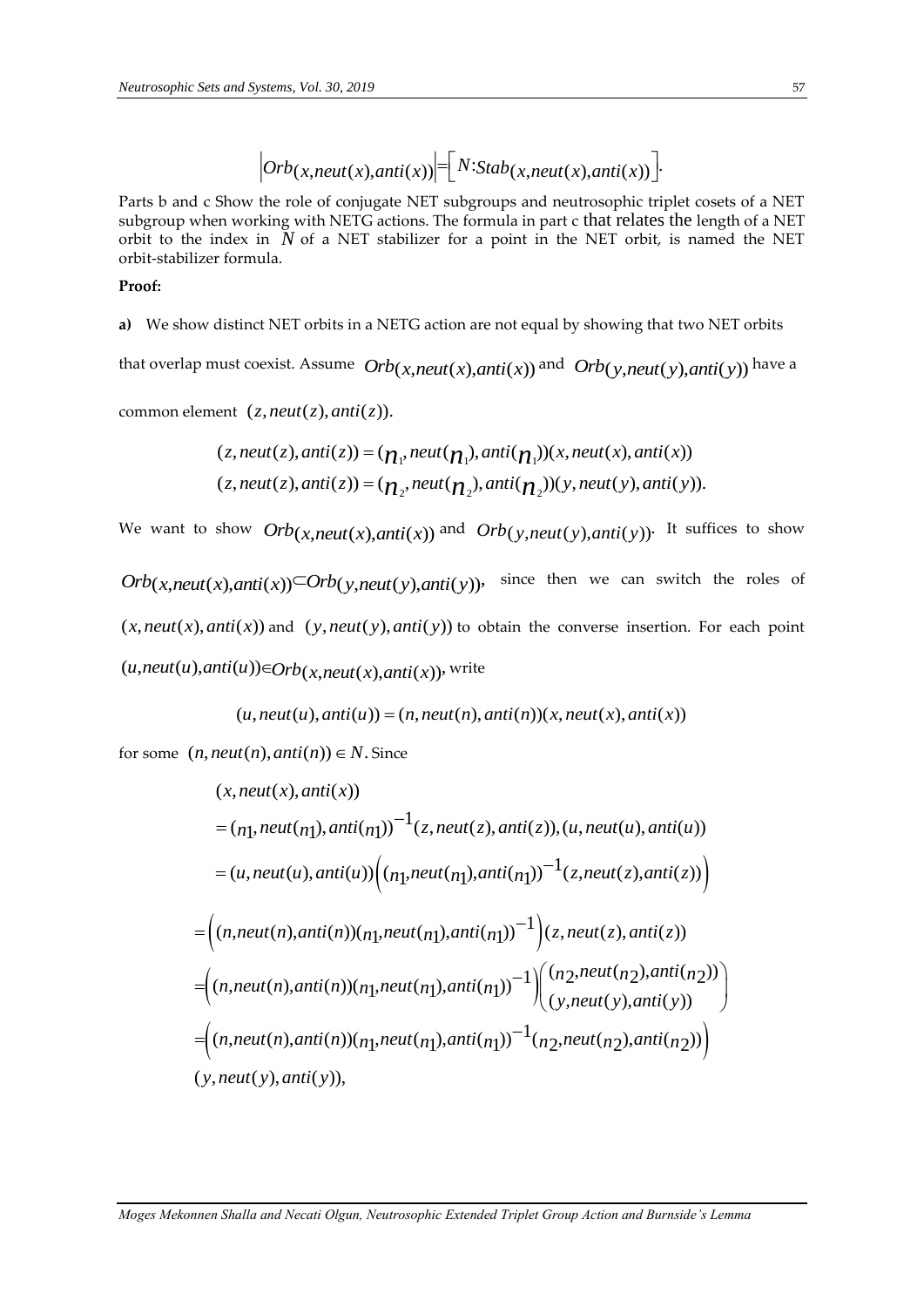which shows us that  $(u, \text{neut}(u), \text{anti}(u)) \in Orb(y, \text{neut}(y), \text{anti}(y))$ Therefore  $Orb(x, neut(x),anti(x)) \subset Orb(y, neut(y),anti(y))$ Every element of  $X$  is in some NET orbit (its own NET orbits), so the NET orbits partition *X* into disjoint NET subsets.

**b)** To see that  $Stab(\chi,neut(\chi),anti(\chi))$  is a NET subgroup of N, we've  $1_N \in Stab(x,neut(x),anti(x))$  since  $1_N(x,neut(x),anti(x))=(x,neut(x),anti(x)),$ and if  $(n_1,neut(n_1),anti(n_1)),(n_2,neut(n_2),anti(n_2)) \in Stab(x,neut(x),anti(x)),$  then

$$
((n_1,neut(n_1),anti(n_1))(n_2,neut(n_2),anti(n_2)))(x,neut(x),anti(x))
$$
  
=
$$
(n_1,neut(n_1),anti(n_1))((n_2,neut(n_2),anti(n_2))(x,neut(x),anti(x)))
$$
  
=
$$
(n_1,neut(n_1),anti(n_1))(x,neut(x),anti(x))
$$
  
=
$$
(x,neut(x),anti(x)),
$$

$$
_{\rm so}
$$

$$
(n_1,neut(n_1),anti(n_1))(n_2,neut(n_2),anti(n_2)) \in Stab(x,neut(x),anti(x))
$$
. Thus

 $Stab(x, neut(x),anti(x))$  is closed under multiplication. Lastly,

$$
(n_1,neut(n_1),anti(n_1))(x,neut(x),anti(x)) = (x,neut(x),anti(x))
$$
  
\n
$$
\Rightarrow (n,neut(n),anti(n))^{-1} ((n,neut(n),anti(n))(x,neut(x),anti(x)))
$$
  
\n
$$
= (n,neut(n),anti(n))^{-1} (x,neut(x),anti(x))
$$
  
\n
$$
\Rightarrow (x,neut(x),anti(x)) = (n,neut(n),anti(n))^{-1} (x,neut(x),anti(x)),
$$

 $\int$  *Stab* $(x, \text{neut}(x), \text{anti}(x))$  is closed under inversion. To prove

$$
Stab(n,neut(n),anti(n))(x,neut(x),anti(x))
$$
  
=  $(n,neut(n),anti(n))Stab(x,neut(x),anti(x))(n,neut(n),anti(n))^{-1},$ 

for all  $(x, neut(x),anti(x)) \in X$  and  $(n, neut(n),anti(n)) \in N$ , observe that

$$
(h,neut(h),anti(h)) \in Stab(n,neut(n),anti(n))(x,neut(x),anti(x))
$$
  
\n
$$
\Leftrightarrow (h,neut(h),anti(h)) \cdot ((n,neut(n),anti(n))(x,neut(x),anti(x)))
$$
  
\n
$$
= (n,neut(n),anti(n))(x,neut(x),anti(x))
$$

 $\Leftrightarrow \bigl((h,neut(h),anti(h))(n,neut(n),anti(n))\bigr)(x,neut(x),anti(x))$  $=(n, \text{neut}(n), \text{anti}(n))$  $(x, \text{neut}(x), \text{anti}(x))$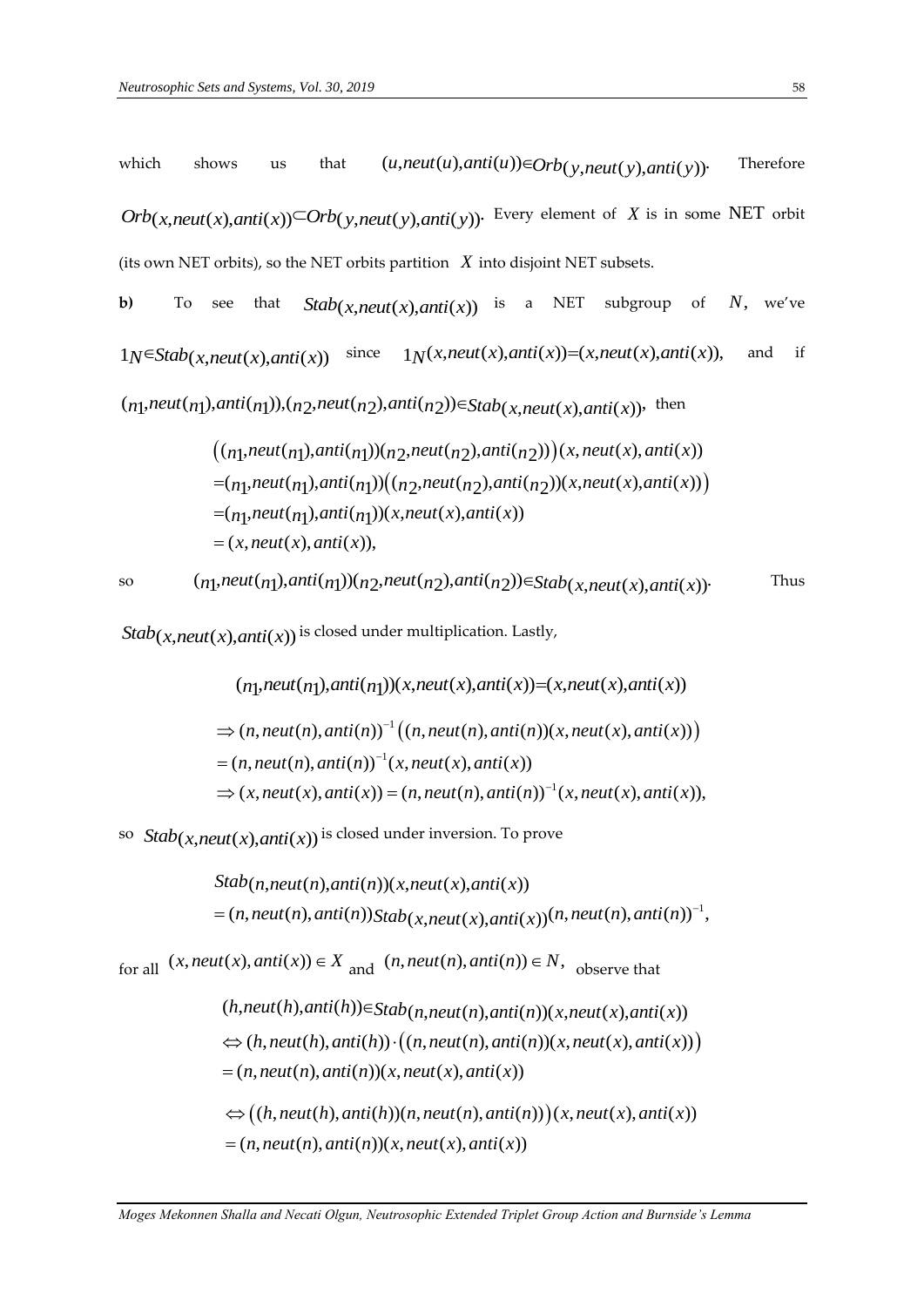$$
\Leftrightarrow (n,neut(n),anti(n))^{-1}\left(\left((h,neut(h),anti(h))(n,neut(n),anti(n))\right)\right)
$$
\n
$$
=(n,neut(n),anti(n))^{-1}\left((n,neut(n),anti(n))(x,neut(x),anti(x))\right)
$$
\n
$$
\Leftrightarrow \left((n,neut(n),anti(n))^{-1}(h,neut(h),anti(h))(n,neut(n),anti(n))\right)
$$
\n
$$
(x,neut(x),anti(x)) = (x,neut(x),anti(x))
$$
\n
$$
\Leftrightarrow (n,neut(n),anti(n))^{-1}(h,neut(h),anti(h))(n,neut(n),anti(n))
$$
\n
$$
\Leftrightarrow Stab(x,neut(x),anti(x))
$$
\n
$$
\Leftrightarrow (h,neut(h),anti(h)) \in (n,neut(n),anti(n)) Stab(x,neut(x),anti(x))
$$
\n
$$
(n,neut(n),anti(n))^{-1},
$$

so

$$
Stab(x,neut(x),anti(x))(x,neut(x),anti(x))
$$
  
=  $(n,neut(n),anti(n))Stab(x,neut(x),anti(x))(n,neut(n),anti(n))^{-1}$ .

C) The condition

$$
(n,neut(n),anti(n))(x,neut(x),anti(x)) = (n',neut(n'),anti(n'))(x,neut(x),anti(x))
$$

is equivalent to

$$
(x,neut(x),anti(x)) = ((n,neut(n),anti(n))^{-1}(n',neut(n'),anti(n')))(x,neut(x),anti(x)),
$$

which means  $(n,neut(n),anti(n))$ <sup>-1</sup> $(n',neut(n'),anti(n'))$  $\in$ Stab $(x,neut(x),anti(x))$ , or

$$
(n',\text{neut}(n'),\text{anti}(n')) \in (n,\text{neut}(n),\text{anti}(n))
$$
Stab $(x,\text{neut}(x),\text{anti}(x))$ 

Therefore  $(n, neut(n), anti(n))$  and  $(n', neut(n'), anti(n'))$  have the same effect on  $(x, neut(x),anti(x))$  in the case that  $(n, neut(n),anti(n))$  and  $(n', neut(n'),anti(n'))$  lie in the  $\sinh(x) = \sinh(x)$  is  $\sinh(x) = \sinh(x)$   $\sinh(x)$  (Recall that for all NET subgroups  $H$  and

$$
N,(n',neut(n'),anti(n')) \in (n,neut(n),anti(n))H
$$
  
\n $(n',neut(n'),anti(n'))H = (n,neut(n),anti(n))H.$ 

Whereby  $Orb(x, neut(x), anti(x))$ consists of the points  $(n, neut(n),anti(n))(x, neut(x),anti(x))$  for varying  $(n, neut(n),anti(n))$ , and we showed elements of N have the similar effect on  $(x, neut(x), anti(x))$  if and only if they lie in the similar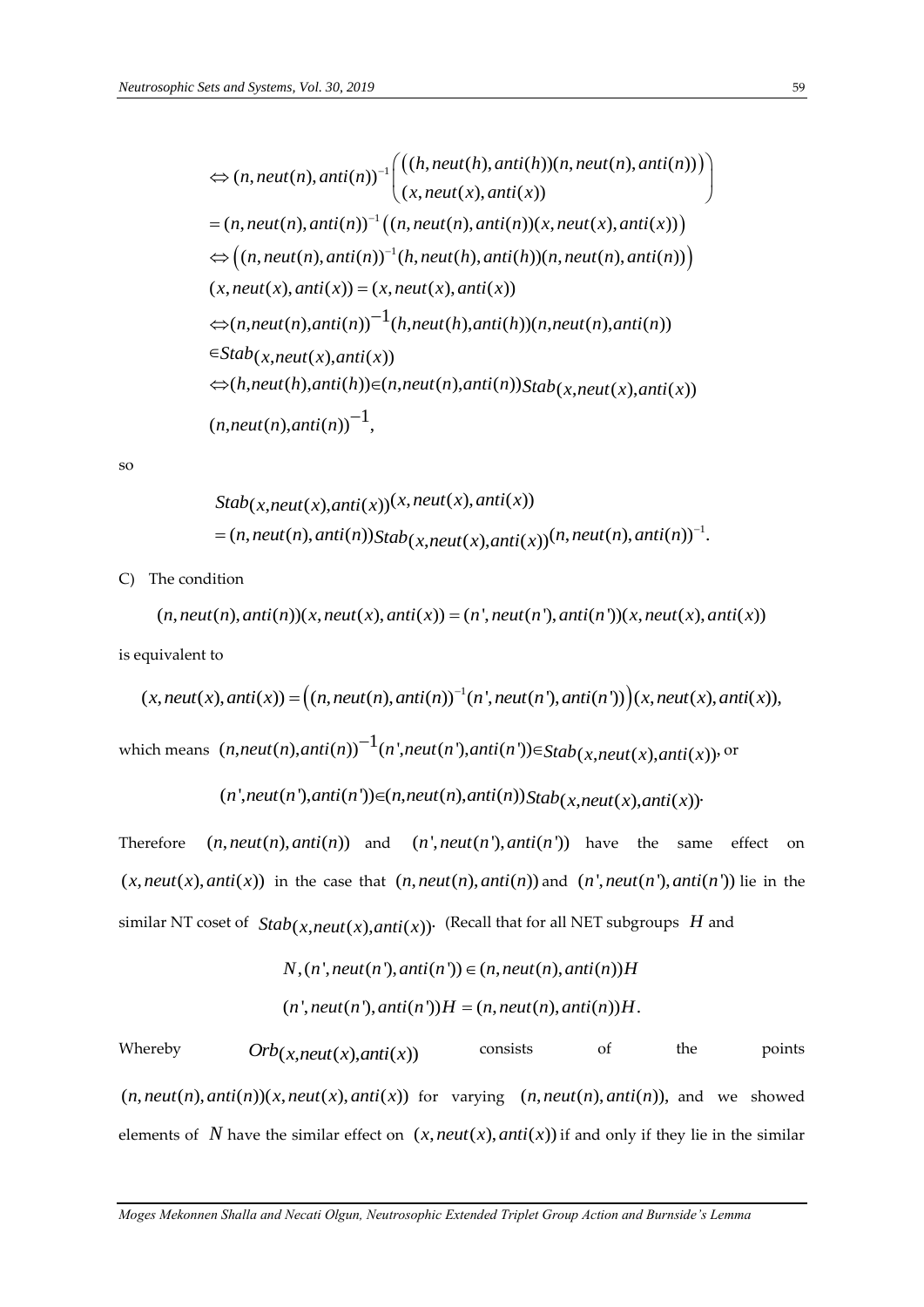NT left coset of  $\; Stab(\chi,neut(x),anti(x)),$  we get a bijections between the points in the NET orbit of

 $(x, neut(x), anti(x))$  and the NT left cosets of  $Stab(x, neut(x), anti(x))$ <sup>by</sup>

 $(n, neut(n), anti(n))(x, neut(x), anti(x)) \rightarrow (n, neut(n), anti(n)) Stab(x, neut(x), anti(x))$ 

Therefore the cardinality of the NET orbit of  $(x, \text{neut}(x), \text{anti}(x)),$  which is

 $Orb(x, neut(x),anti(x))$  equals the cardinality of the NT left cosets of  $Stab(x, neut(x),anti(x))$ 

in *N*.

**Remark 3.20** that the NET orbits of a NETG action are a partition results in a NETG theory: conjugacy classes are a partitioning of a NETG and the NT left cosets of a NET subgroup partition the NETG. The first result utilizes the action of a NETG independently by NET conjugation, having NET conjugacy classes as its NET orbits. The second result utilizes the right inverse multiplication action of the NET subgroup on the NETG.

**Corollary 3.21** Let a finite NETG act on a NET set.

a) The length of every NET orbit divides the size of *N*.

 b) Points in a common NET orbit have conjugate stabilizers, and in particular the size of the NET stabilizer is the similar for all points in a NET orbit.

**Proof:**  $\,$  **a)** The length of NET orbit is an index of a NET subgroup, so it divides  $\,|N|.$ 

b) If  $(x, neut(x),anti(x))$  and  $(y, neut(y),anti(y))$  are in the same NET orbit, write

 $(y, neut(y),anti(y)) = (n, neut(n), anti(n))(x, neut(x), anti(x)).$ 

Then,

$$
Stab(y,neut(y),anti(y)) = Stab(n,neut(n),anti(n))(x,neut(x),anti(x))
$$
  
= $(n,neut(n),anti(n))Stab(x,neut(x),anti(x))(n,neut(n),anti(n))^{-1},$ 

so the NET stabilizers of  $(x, neut(x),anti(x))$  and  $(y, neut(y),anti(y))$  are conjugate NET

subgroups.

A converse of part b is not generally true: points with NET conjugate stabilizers need not be in the same NET orbit. Even points with the same NET stabilizer need nor be in the same NET orbit. For example, if  $\ N$  acts on itself trivially then all points have NET stabilizer  $\ N$  and all orbits have size 1.

**Corollary 3.22** Let a NETG  $N$  acts on a NET set  $X$ , where  $X$  is finite. Let the distinct NET orbits

of  $X$  be symbolized by  $(x_1, \text{neut}(x_1), \text{anti}(x_1)), ..., (x_t, \text{neut}(x_t), \text{anti}(x_t)).$  Then

$$
|X| = \sum_{i=1}^{t} |Orb(\chi_{i},neut(\chi_{i}),anti(\chi_{i}))| = \sum_{i=1}^{t} [N:Stab(\chi_{i},neut(\chi_{i}),anti(\chi_{i}))].
$$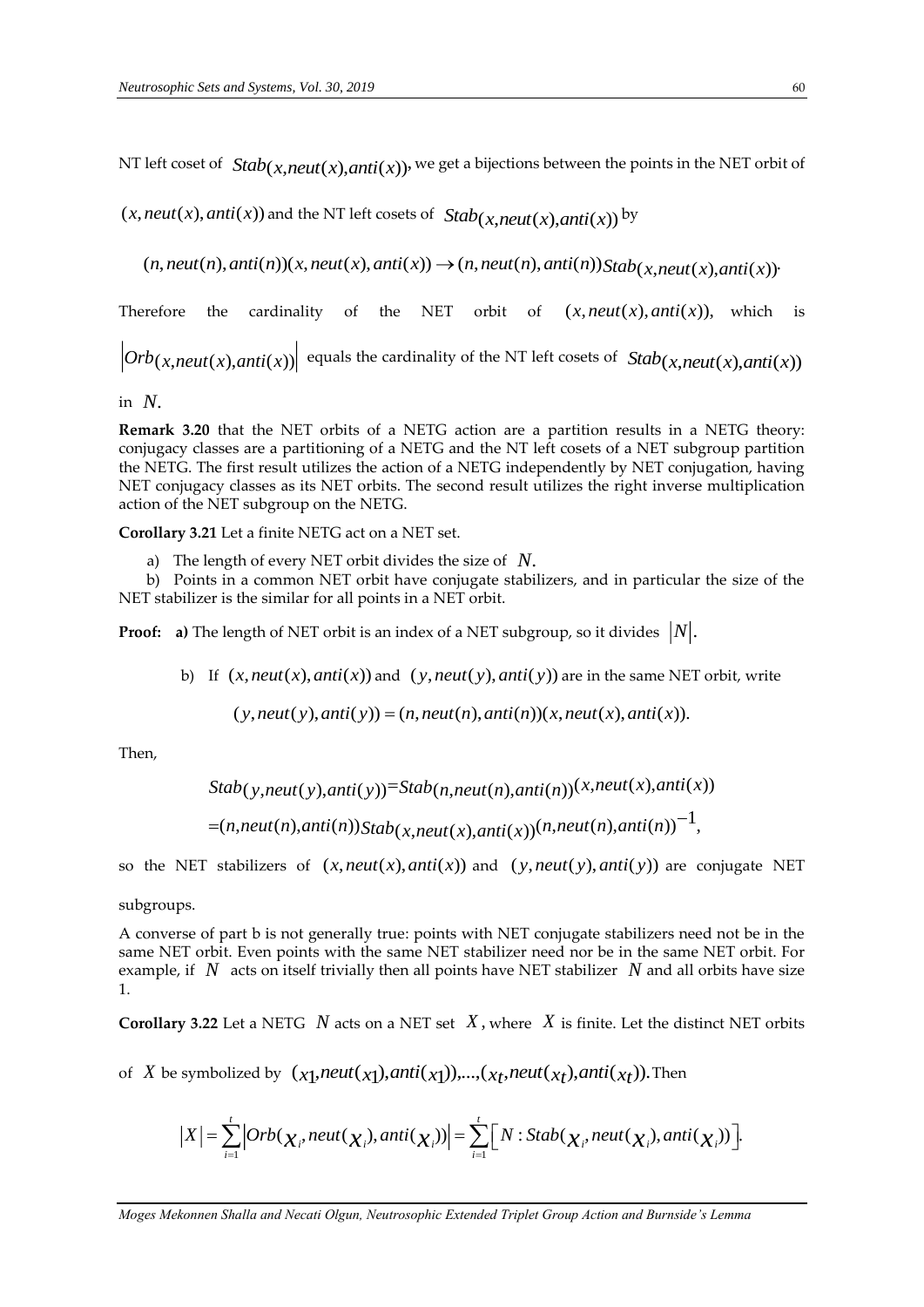**Proof:** The NET set X can be written as the union of its NET orbits, which are mutually disjoint. The NET orbit-stabilizer formula tells us how large each NET orbit is.

**Example 3.23** As an application of the NET orbit-stabilizer formula we describe why

$$
|HK| = \frac{|H||K|}{\sqrt{|H \cap K|}}
$$
 for NET subgroups *H* and *K* of a finite NETG *N*. At this point

$$
HK = \begin{cases} (h,neut(h),anti(h)), (k,neut(k),anti(k)) : (h,neut(h),anti(h)) \in H, \\ (K,neut(K),anti(K)) \in K \end{cases}
$$

is the NET set of products, which usually is just a subset of *N*. To count the size of *HK*, let the direct product of NETG  $\,H \times K$  act on the NET set  $\,$  *HK* like this :

$$
((h,neut(h),anti(h)), (k,neut(k),anti(k))) \cdot (x,neut(x),anti(x))
$$
  
= (h,neut(h),anti(h))(x,neut(x),anti(x))(h,neut(h),anti(h))<sup>-1</sup>,

which gives us a NETG action (the NETG is  $H \times K$  and the NET set is  $HK$  ). There is only 1 NET orbit where by  $1_N=1_N1_N\in HK$  and

$$
(h,neut(h),anti(h)), (k,neut(k),anti(k)) = \left( (h,neut(h),anti(h)), (k,neut(k),anti(k))^{-1} \right) \cdot 1_N.
$$

So that the NET orbit-stabilizer formula shows us

$$
|HK| = \frac{|H \times K|}{|Stab1_N|}
$$

 $\bigl((h,neut(h),anti(h)),(k,neut(k),anti(k))\bigr)$ : $(h,neut(h),anti(h)),(k,neut(k),anti(k))\cdot 1$ 1  $h,$ neut(h),anti(h)),(k,neut(k),anti(k))):(h,neut(h),anti(h)),(k,neut(k),anti(k))·1 $_{\it N}$ *N*  $=\frac{1}{\left|\left((h,neut(h),anti(h)),(k,neut(k),anti(k))\right):(h,neut(h),anti(h)),(k,neut(k),anti(k))\cdot 1_N\right|}$ 

*H K*

The condition  $\bigl((h,neut(h),anti(h)),(k,neut(k),anti(k))\bigr){:}{1}{N}$ =1 $N$  means

$$
(h,neut(h),anti(h))(k,neut(k),anti(k))^{-1} = 1_N
$$
, so

 $Stab<sub>1</sub>N = \{(h,neut(h),anti(h))(h,neut(h),anti(h))\}: (h,neut(h),anti(h)) \in H \cap K\}.$ 

So that  $\left| \frac{Stab_1}{N} \right| = \left| H \cap K \right|$  and  $\left| HK \right| = \frac{|H||K|}{M \cap K!}.$  $=$   $\mathcal{A}H \cap$ 

# **Theorem 3.24 Burnside's Lemma**

Let a finite NETG  $N$  act on a finite NET set  $X$  in relation to  $r$  NET orbits. Subsequently  $r$  is the average number of NET fixed points of the elements of the NETG.

$$
r=\frac{1}{|N|}\sum_{(n,neut(n),anti(n))\in N}|Fix_{(n,neut(n),anti(n))}(X)|,
$$

*Moges Mekonnen Shalla and Necati Olgun, Neutrosophic Extended Triplet Group Action and Burnside's Lemma*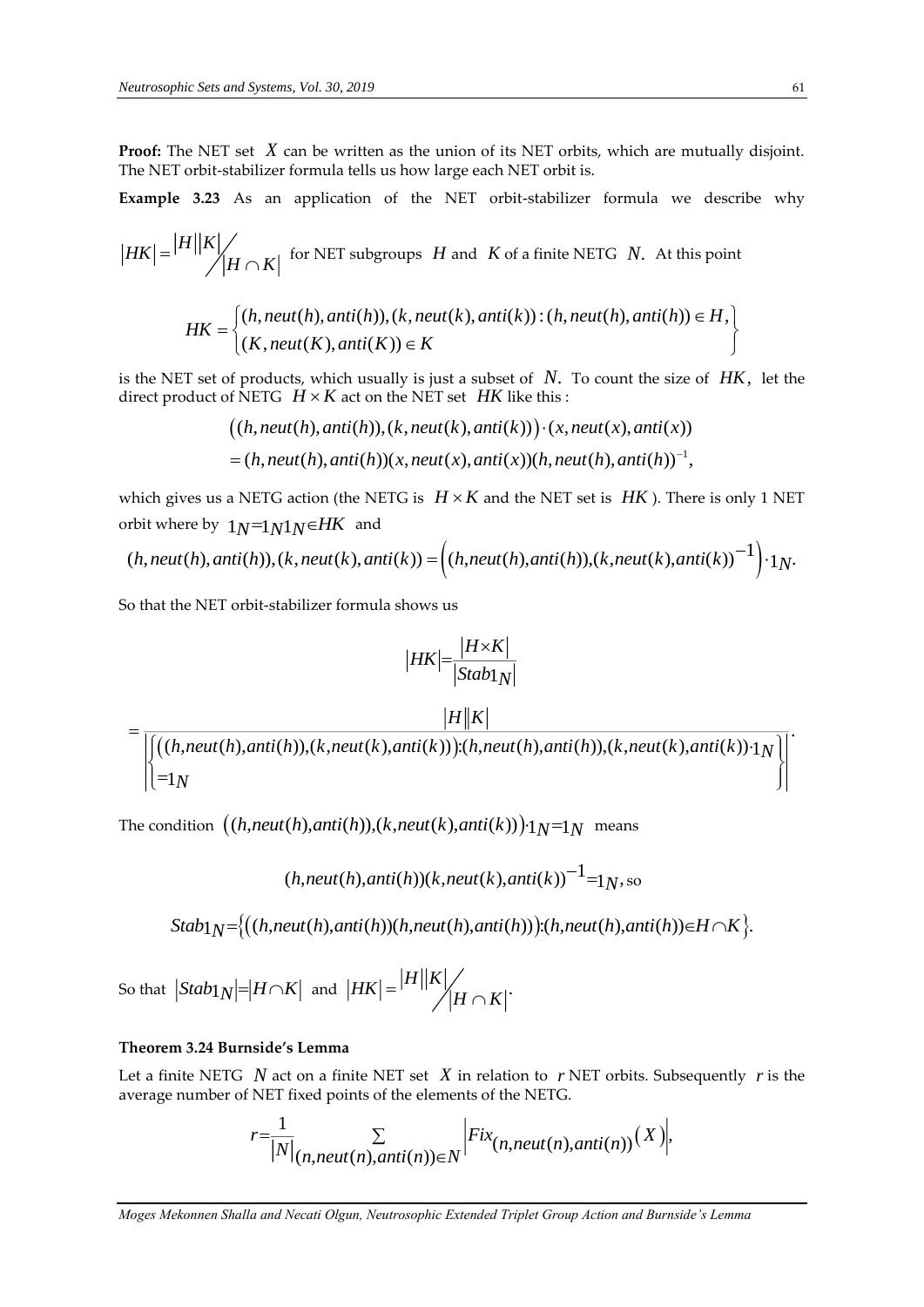where

Fix
$$
Fix_{(n,neut(n),anti(n))}(X) = \begin{cases} (x,neut(x),anti(x)) \in X:(n,neut(n),anti(n)) \\ (x,neut(x),anti(x)) = (x,neut(x),anti(x)) \end{cases}
$$

is the NET set of elements of  $X$  fixed by  $(n, neut(n), anti(n)).$ 

Don't confuse the NET set  $Fix_{(n,neut(n),anti(n))}(X)$  in relation to the NET fixed points of the action:  $Fix_{(n,neut(n),anti(n))}(X)$  is only the points fixed by the elements  $(n,neut(n),anti(n))$ . The NET set of NET fixed points for the action of  $N$  is the intersection of the NET sets  $Fix_{(n,neut(n),anti(n))}(X)$  as  $(n, neut(n), anti(n))$  runs over the NETG.

**Proof:** we will count

$$
\begin{cases}\n((n,neut(n),anti(n)), (x,neut(x),anti(x))) \in N \times X: \\
(n,neut(n),anti(n))(x,neut(x),anti(x)) = (x,neut(x),anti(x))\n\end{cases}
$$

in two ways. By counting over  $(n,neut(n),anti(n))$ 's first we have to add up the number of  $(x, \text{neut}(x), \text{anti}(x))$ 's with

$$
(n,neut(n),anti(n))(x,neut(x),anti(x)) = (x,neut(x),anti(x)), so
$$
\n
$$
\left| \left( (n,neut(n),anti(n)), (x,neut(x),anti(x)) \right) \in N \times X : \left| \left( (n,neut(n),anti(n))(x,neut(x),anti(x)) \right) \in N \times X : \left| \left( (n,neut(n),anti(n))(x,neut(x),anti(x)) \right) \right| \right|
$$
\n
$$
= \sum_{(n,neut(n),anti(n)) \in N} \left| Fix_{(n,neut(n),anti(n))}(X) \right|.
$$

Next we count over the  $(x, \text{neut}(x), \text{anti}(x))$  's and have to add up the number of  $(n, neut(n), anti(n))$  's with *neut*(*x*), *anti*(*x*)) 's and have to add up the number of  $(n, \text{neut}(n), \text{anti}(n))$   $(x, \text{neut}(x), \text{anti}(x)) = (x, \text{neut}(x), \text{anti}(x))$ , i.e., with  $(n, neut(n),anti(n)) \in Stab_{(x,neut(x),anti(x))}$ :

$$
\left| \begin{aligned} \left( (n, neut(n), anti(n)), (x, neut(x), anti(x)) \right) & \in N \times Y : \\ \left( (n, neut(n), anti(n)), (x, neut(x), anti(x)) = (x, neut(x), anti(x)) \right) \end{aligned} \right|
$$
\n
$$
= \sum_{(X, neut(X), anti(X)) \in X} \left| \frac{Stab_{(X, neut(x), anti(x))} \right|.
$$

Equating these two counts gives

*Moges Mekonnen Shalla and Necati Olgun, Neutrosophic Extended Triplet Group Action and Burnside's Lemma*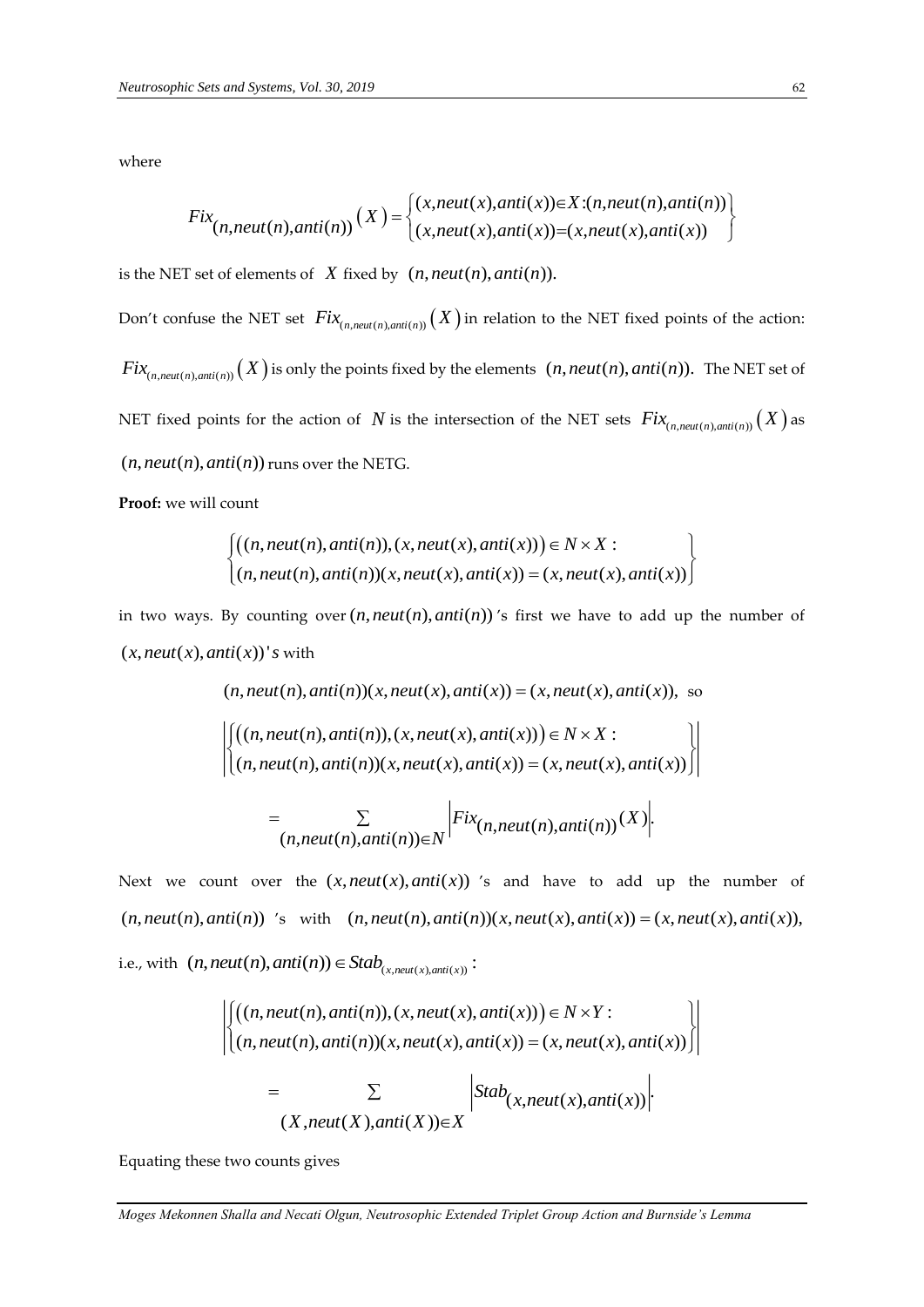$$
= \sum_{(n,neut(n),anti(n)) \in N} |Fix_{(n,neut(n),anti(n))}(X)|
$$
  

$$
= \sum_{(X,neut(X),anti(X)) \in X} |Stab_{(x,neut(x),anti(x))}|.
$$

By the NET orbit-stabilizer formula, ( , ( ), ( )) ( , ( ), ( )) , *<sup>x</sup> neut <sup>x</sup> anti <sup>x</sup> <sup>x</sup> neut <sup>x</sup> anti <sup>x</sup> N*  $\left| \int_{S}$  *Stab*  $\left| \int_{S}$   $\left| \int_{S}$   $\right| \right|$   $=$   $\left| \int_{S}$   $\left| \int_{S}$   $\left| \int_{S}$   $\right| \right|$   $\left| \int_{S}$   $\left| \int_{S}$   $\left| \int_{S}$   $\left| \int_{S}$   $\left| \int_{S}$   $\left| \int_{S} \right| \right| \right|$   $\left| \int_{S} \right|$   $\left| \int_{S} \right|$   $\left| \int_{S} \right|$   $\left| \int_{S}$ 

$$
\sum_{(n,neut(n),anti(n)) \in N} |Fix_{(n,neut(n),anti(n))}(X)|
$$
  
= 
$$
\sum_{(X,neut(X),anti(X)) \in X} |Orb_{(x,neut(x),anti(x))}|
$$

Divide by  $|N|$ :

$$
\frac{1}{|N|} \sum_{(n,neut(n),anti(n)) \in N} |Fix_{(n,neut(n),anti(n))}(X)|
$$
  
= 
$$
\sum_{(x,neut(x),anti(x)) \in X} \frac{1}{|Orb_{(x,neut(x),anti(x))}|}.
$$

Let's examine the benefaction to the right side from points in a single NET orbit. If a NET orbit has *n* points in it, subsequently the sum over the points in that NET orbit is a sum of  $\overline{\phantom{a}}$  for *n* terms, and *n* in other words equal to 1. Consequently the part of the sum over points in a NET orbit is 1, which makes the sum on the right side equal to the number of NET orbits, which is *r*.

**Definition 3.25** Two actions of NETG N on a NET sets X and Y are called NET equivalent if there is a bijection  $f: X \rightarrow Y$  as shown

$$
f\big((n,neut(n),anti(n))(x,neut(x),anti(x))\big)=(n,neut(n),anti(n))f\big((x,neut(x),anti(x))\big)
$$

for all  $(n,neut(n),anti(n)) \in N$  and  $(x,neut(x),anti(x)) \in X$ .

 $=\sum_{(n, newIf(X),ant(f)) \in N} \left| F(x_{(n,real(f),ant(f)))}(X) \right|$ <br> **Moges Mekonnen Shalla and Necative Group Action and Burnside's Lemma (Action and Action and Action and Action and Action and Burnside's Lemma (***D***) (***N***,** *Metut(A)***, and (P(x\_{(n** Actions of  $\,N\,$  on two NET sets are equivalent when  $\,N\,$  permutes elements in the similar method on the two NET sets following matching up the NET sets properly. When  $f: X \rightarrow Y$  is a NET equivalence of NETG actions on  $|X|$  and  $|Y|$ ,

$$
(n,neut(n),anti(n))(x,neut(x),anti(x)) = (x,neut(x),anti(x))
$$

if and only if

$$
(n,neut(n),anti(n))\Big(f\big((x,neut(x),anti(x))\big)\Big)=f\big((x,neut(x),anti(x))\big),
$$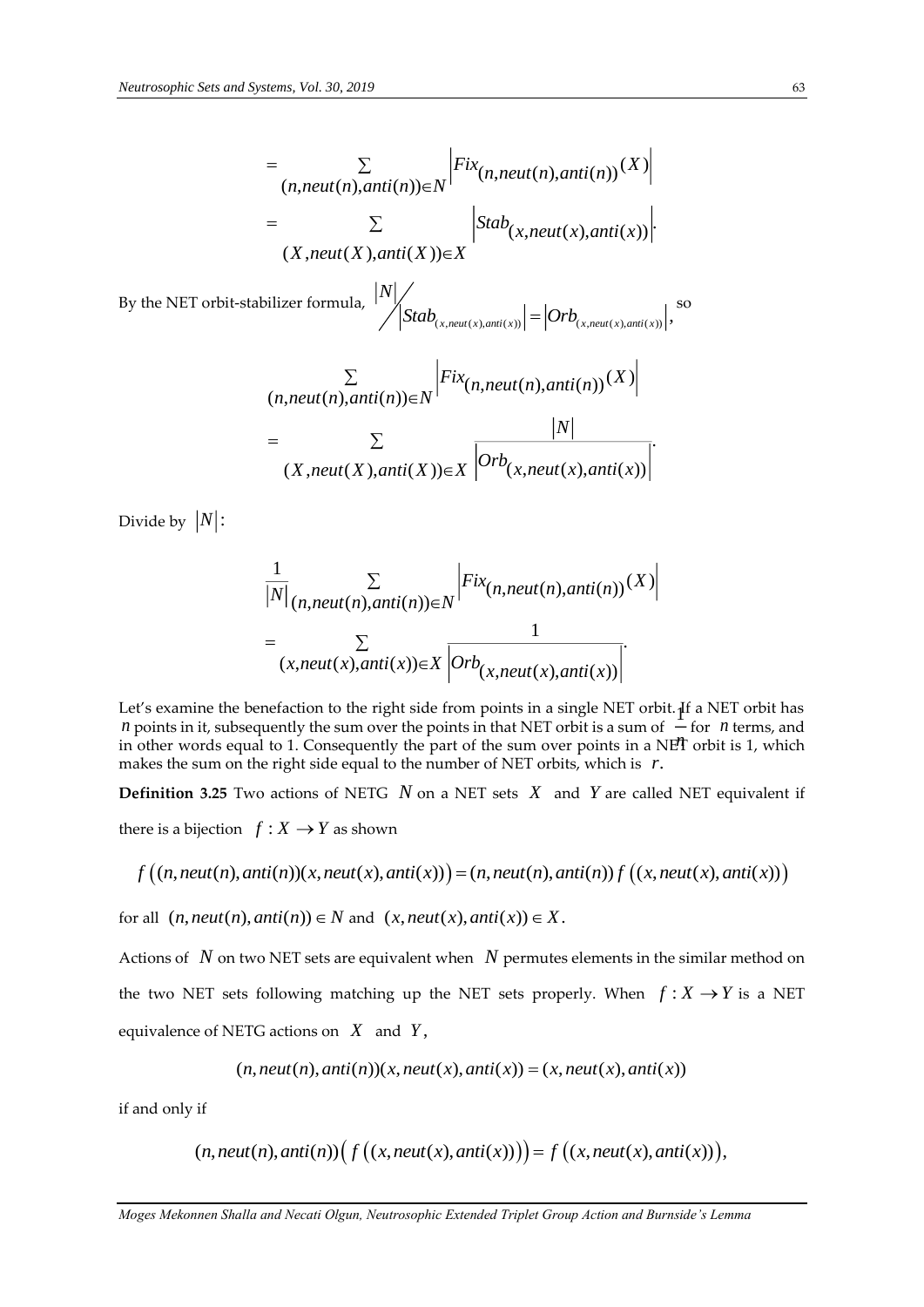so the NET stabilizer subgroups of  $(x, neut(x),anti(x)) \in X$  and  $f(x, neut(x),anti(x)) \in Y$  are the same.

**Example 3.26** Let  $H$  and  $K$  be NET subgroup of  $N$ . The NETG  $N$  acts by left multiplication on *N*  $H$  and  $N_{\overline{K}}$ . If  $H$  and  $K$  are NET conjugate subgroups then these actions are equivalent: fix a representation  $K = (n_0,neut(n_0),anti(n_0))H(n_0,neut(n_0),anti(n_0))^{-1}$ for some  $(n_0, \textit{neut}(n_0), \textit{anti}(n_0)) \in N$  and let  $f: \frac{N}{H} \rightarrow \frac{N}{K}$  by

 $f\big((n,neut(n),anti(n))H\big)=(n,neut(n),anti(n))(\boldsymbol{\mathcal{H}}_0,neut(\boldsymbol{\mathcal{H}}_0),anti(\boldsymbol{\mathcal{H}}_0))^{-1}K.$ 

This is well-defined (independent of the NT coset representatives for  $(n, neut(n),anti(n))H$  ) since, for  $(h, \text{neut}(h), \text{anti}(h)) \in H$ ,

$$
f((n,neut(n),anti(n))h,neut(h),anti(h))H)
$$
  
= $(n,neut(n),anti(n))(h,neut(h),anti(h))(\frac{n}{n},neut(n_0),anti(n_0))^{-1}K$   
= $(n,neut(n),anti(n))(h,neut(h),anti(h))(\frac{n}{n},neut(n_0),anti(n_0))^{-1}H(\frac{n}{n},neut(n_0),anti(n_0))^{-1}K$ .  
= $(n,neut(n),anti(n))H(\frac{n}{n},neut(n_0),anti(n_0))^{-1}=(n,neut(n),anti(n))(\frac{n}{n},neut(n_0),anti(n_0))^{-1}K$ .  
There can be multiple equivalences between two equivalent NETG actions, just as there can be multiple neutro-isomorphisms between two isomorphic NETGs. If *H* and *K* are not NET conjugate then the actions have the same NET stabilizer subgroup, but the NET stabilizer subgroups of left NT cosets in  $\frac{N}{H}$  are NET conjugate to *K*, and none of the former and the latter are equal.  
Theorem 3.27 An action of *N* that has one NET orbit is equivalent to the left multiplication action of *N* on some left NT coset space of *N*.

**Proof :** Assume that *N* acts on the NET set *X* in relation to one NET orbit.  $Fix_{(\chi_0^{n,\text{neut}}(\chi_0),\text{anti}(\chi_0))} \in X$  and let  $H = Stab_{(\chi_0^{n,\text{neut}}(\chi_0),\text{anti}(\chi_0))}$ . We will Show the action of N on X is equivalent to the left multiplication action of  $N$  on  $\frac{N}{2}$  $H$  · Every  $(x, \text{neut}(x), \text{anti}(x)) \in X$ has the form  $(n,neut(n),anti(n))(x_0,neut(x_0),anti(x_0))$  for some  $(n,neut(n),anti(n)) \in N$ ,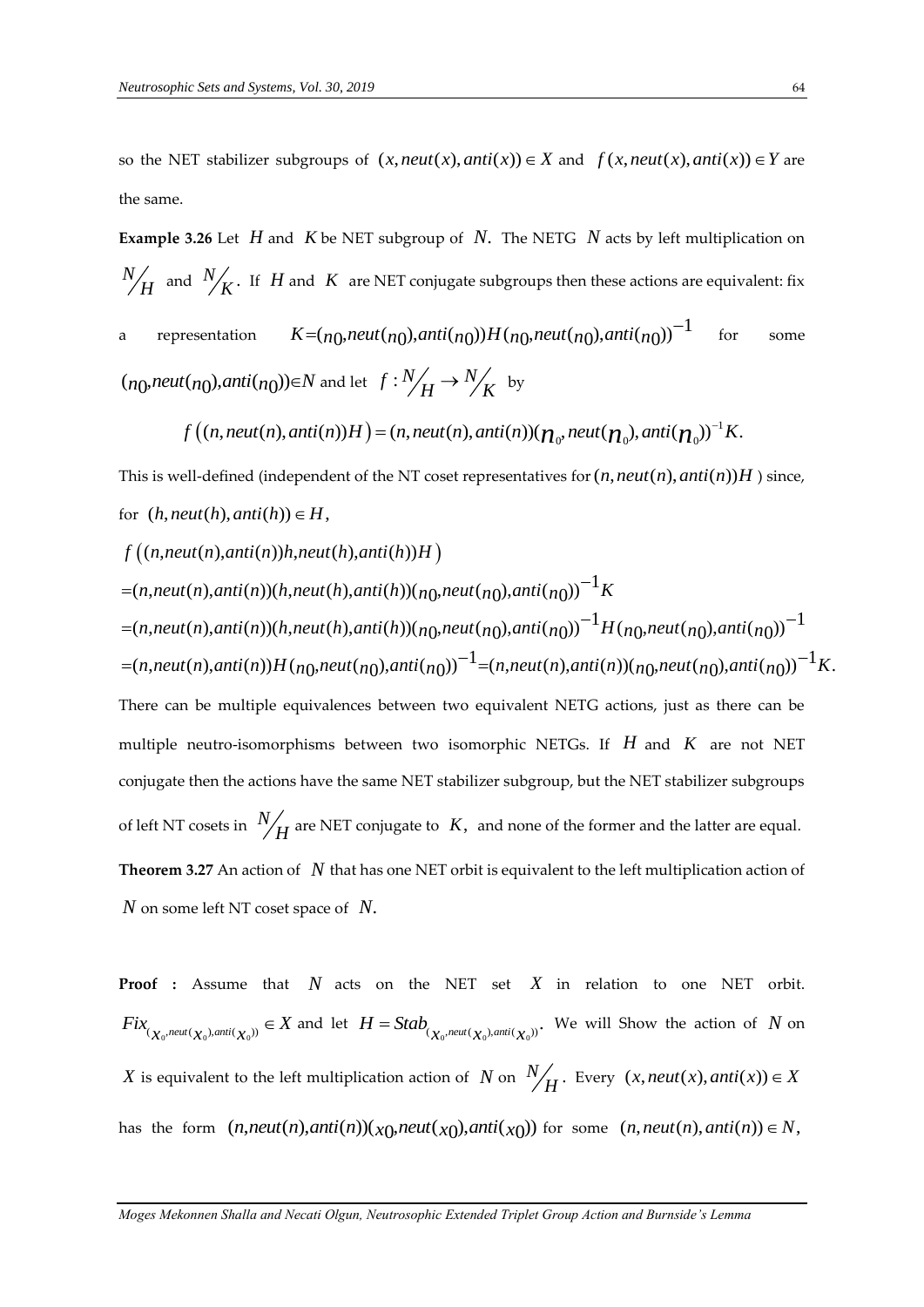and all elements in a left NT coset  $(n, neutr(n), anti(n))H$  have the same effect on  $(x_0, \text{neut}(x_0), \text{anti}(x_0))$ : for all  $(h, \text{neut}(h), \text{anti}(h)) \in H$ ,

$$
((n,neut(n),anti(n))(h,neut(h),anti(h)))(x_0,neut(x_0),anti(x_0)))
$$
  
=
$$
(n,neut(n),anti(n))((h,neut(h),anti(h))(x_0,neut(x_0),anti(x_0))).
$$

Let 
$$
f: \frac{N}{H} \to X
$$
 by  $f((n,neut(n),anti(n))H) = (n,neut(n),anti(n))(x_0,neut(x_0),anti(x_0)).$ 

This is well defined, as we just saw. Moreover,

 $((n,neut(n),anti(n))\cdot (n',neut(n'),anti(n'))H) = (n,neut(n),anti(n))f((n',neut(n'),anti(n'))H)$ since both sides equal

$$
(n,neut(n),anti(n))(n',neut(n'),anti(n'))((n,neut(n),anti(n))\cdot(x_0,neut(x_0),anti(x_0))).
$$

We will show  $\ f$  is a bijection. Since  $\ X$  has one NET orbit,

ow *f* is a bijection. Since *X* has one NET orbit,  
\n
$$
X = \{(n,neut(n),anti(n))(x_0,neut(x_0),anti(x_0)):(n,neut(n),anti(n))\in N\}
$$
\n
$$
= \{f((n,neut(n),anti(n))H):(n,neut(n),anti(n))\in N\},
$$

so f is onto. If  $f((n_1,neut(n_1),anti(n_1))H)=f((n_2,neut(n_2),anti(n_2))H)$  then

$$
(n_1,neut(n_1),anti(n_1))(x_0,neut(x_0),anti(x_0)) = (n_2,neut(n_2),anti(n_2))(x_0,neut(x_0),anti(x_0)),
$$

so

$$
(n_2,neut(n_2),anti(n_2))^{-1}(n_1,neut(n_1),anti(n_1))(x_0,neut(x_0),anti(x_0)) = (x_0,neut(x_0),anti(x_0)).
$$
  
Since  $(x_0,neut(x_0),anti(x_0))$  has NET stabilizer  $H$ ,

$$
(n_2,neut(n_2),anti(n_2))^{-1}(n_1,neut(n_1),anti(n_1)) \in H
$$
, so  
 $(n_1,neut(n_1),anti(n_1))H = (n_2,neut(n_2),anti(n_2))H$ .

Consequently  $f$  is one – to –one.

A special condition of this theorem tells that an action of *N* is equivalent to the left multiplication action of *N* independently in the case that the action has one NET orbit and the NET stabilizer subgroup are trivial.

#### **5. Conclusion**

 The most important point of this research is first to define the NETs and subsequently use these NETs in order to describe the NETG action, NET orbits, stabilizers, and fixed point. We further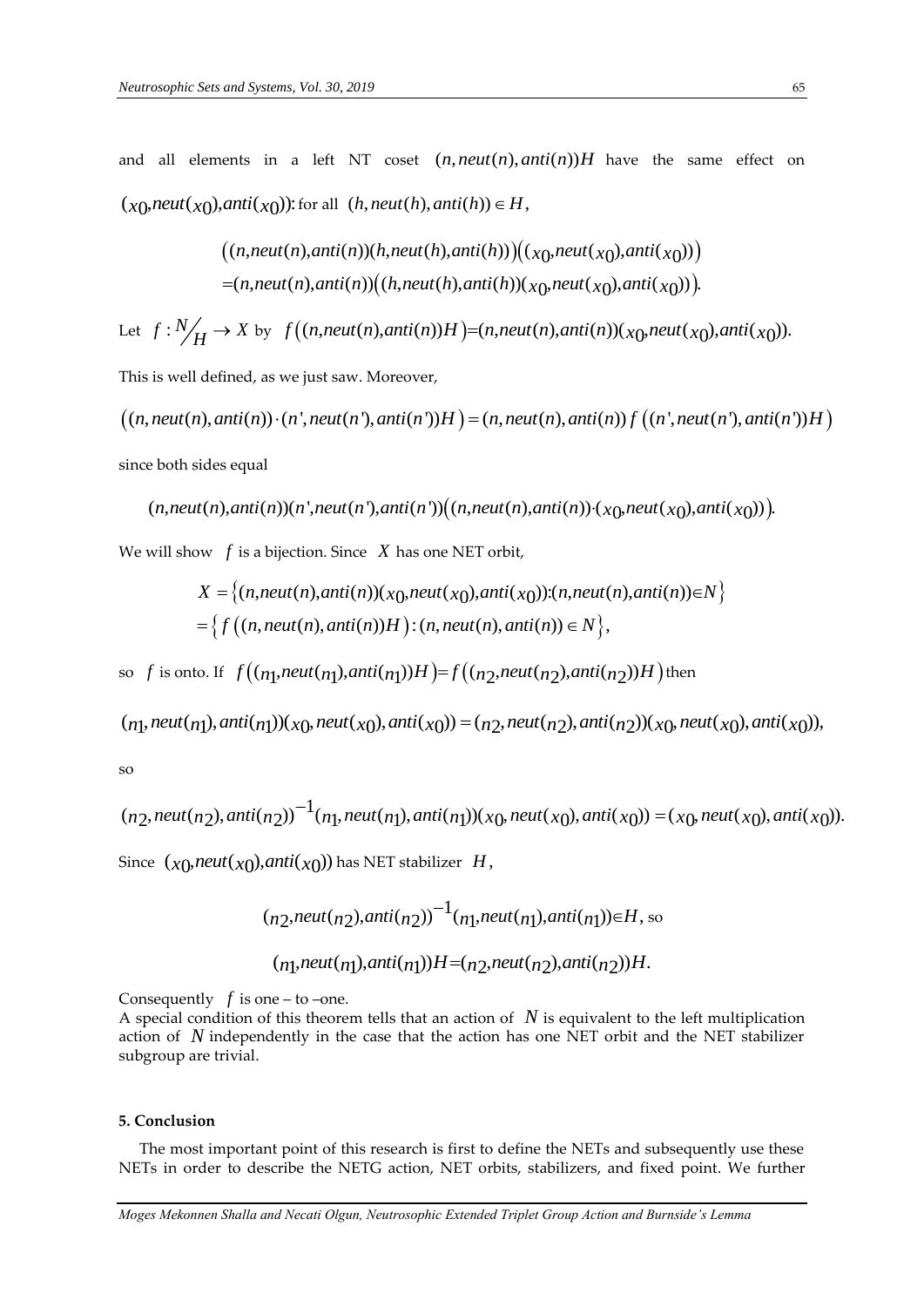introduced the Burnside's Lemma. Finally, we allow rise to a new field called NET Structures (namely, the neutrosophic extended triplet group action and Burnside's Lemma. Another researchers can work on the application of NETG action to NT vector spaces (representation of the NETG), number theory, analysis, geometry, and topological spaces.

#### **Acknowledgements**

The authors are highly grateful to the Referees for their constructive suggestions.

### **Conflicts of Interest**

The authors declare no conflict of interest.

# **References**

- 1. Brown, R. Topology and groupoids. Booksurge PLC (2006), ISBN 1-4196-2722-8.
- 2. Dummit, D., Richard, F. Abstract algebra. Wiley (2004), ISBN 0-471-43334-9.
- 3. Rotman, J. An introduction to the theory of groups. Springer-Verlag: London (1995).
- 4. Smith, J. D.H. Introduction to abstract algebra. CRC Press (2008).
- 5. Aschbacher, M. Finite group theory. Cambridge University Press (2000).
- 6. Smarandache, F. Neutrosophy: neutrosophic probability, set, and logic: Analytic synthesis and synthetic analysis (1998).
- 7. Smarandache, F. Neutrosophic Theory and applications, Le Quy Don Technical University, Faculty of Information Technology, Hanoi, Vietnam (2016).
- 8. Smarandache, F. Neutrosophic Extended Triplets, Arizona State University, Tempe, AZ, Special Collections (2016).
- 9. Smarandache, F. Seminar on Physics (unmatter, absolute theory of relativity, general theory distinction between clock and time, superluminal and instantaneous physics, neutrosophic and paradoxist physics), Neutrosophic Theory of Evolution, Breaking Neutrosophic Dynamic Systems, and Neutrosophic Extended Triplet Algebraic Structures, Federal University of Agriculture, Communication Technology Resource Centre, Abeokuta,Ogun State, Nigeria (2017).
- 10. Kandasamy, W.B., Smarandache, F. Basic neutrosophic algebraic structures and their application to fuzzy and neutrosophic models. Neutrosophic Sets and Systems **(2004)**, Vol. 4.
- 11. Kandasamy, W.B., Smarandache, F. Some neutrosophic algebraic structures and neutrosophic N-algebraic structures. Neutrosophic Sets and Systems **(2006)**.
- 12. Smarandache, F., Mumtaz, A. Neutrosophic triplet group. Neural Computing and Applications **(2018)**, 29(7), 595-601.
- 13. Smarandache, F., Mumtaz, A. Neutrosophic Triplet Field used in Physical Applications. Bulletin of the American Physical Society **(2017)**, 62.
- 14. Smarandache, F., Mumtaz, A. Neutrosophic triplet as extension of matter plasma, unmatter plasma, and antimatter plasma. APS Meeting Abstracts (2016).
- 15. Smarandache, F. Hybrid Neutrosophic Triplet Ring in Physical Structures. Bulletin of the American Physical Society **(2017)**, **62**.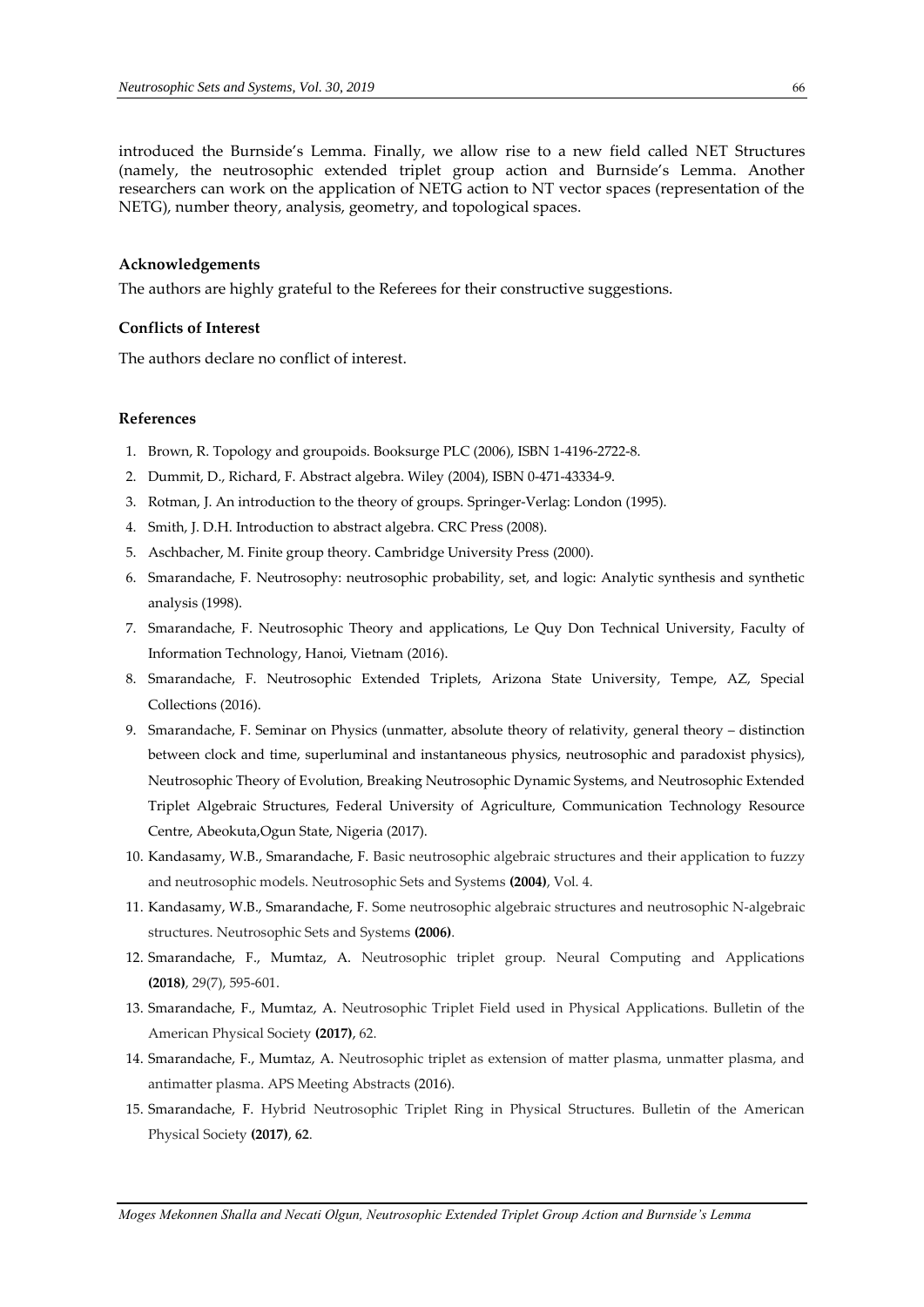- 16. Zhang, Xiaohong., Smarandache, F., Xingliang, L. Neutrosophic Duplet Semi-Group and Cancellable Neutrosophic Triplet Groups. Symmetry **(2017)**, 9(11), 275.
- 17. Şahin, M., Kargın, A. Neutrosophic triplet normed space. Open Physics **(2017)**, 15(1), 697-704.
- 18. Şahin, M., Kargın, A. Neutrosophic Triplet Inner Product. Neutrosophic Operational Research volume 2. Pons PublishingHouse (2017), 193.
- 19. Smarandache, F., Şahin, M., Kargın, A. Neutrosophic Triplet G-Module. Mathematics **(2018)**, 6(4), 53.
- 20. Uluçay, V., Şahin, M., Olgun, N., & Kilicman, A. (2017). On neutrosophic soft lattices. Afrika Matematika, 28(3-4), 379-388.
- 21. Şahin, M., Olgun, N., Kargın, A., & Uluçay, V. (2018). Isomorphism theorems for soft G-modules. Afrika Matematika, 29(7-8), 1237-1244.
- 22. Ulucay, V., Sahin, M., & Olgun, N. (2018).Time-Neutrosophic Soft Expert Sets and Its Decision Making Problem. Matematika, 34(2), 246-260.
- 23. Uluçay, V.,Kiliç, A.,Yildiz, I.,Sahin, M. (2018). A new approach for multi-attribute decision-making problems in bipolar neutrosophic sets. Neutrosophic Sets and Systems, 2018, 23(1), 142-159.
- 24. Uluçay, V., Şahin, M., Hassan, N.(2018). Generalized neutrosophic soft expert set for multiple-criteria decision-making. Symmetry, 10(10), 437.
- 25. Sahin, M., Olgun, N., Uluçay, V., Kargın, A., & Smarandache, F. (2017). A new similarity measure based on falsity value between single valued neutrosophic sets based on the centroid points of transformed single valued neutrosophic numbers with applications to pattern recognition. Infinite Study.2018.
- 26. Şahin, M., Uluçay, V., & Acıoglu, H. Some weighted arithmetic operators and geometric operators with SVNSs and their application to multi-criteria decision making problems. Infinite Study.2018.
- 27. Şahin, M., Uluçay, V., & Broumi, S. Bipolar Neutrosophic Soft Expert Set Theory. Infinite Study.2018.
- 28. Sahin, M., Alkhazaleh, S., & Ulucay, V. (2015). Neutrosophic soft expert sets. Applied Mathematics, 6(1), 116.
- 29. Uluçay, V., Deli, I., & Şahin, M. (2018). Similarity measures of bipolar neutrosophic sets and their application to multiple criteria decision making. Neural Computing and Applications, 29(3), 739-748.
- 30. Şahin, M., Deli, I., & Uluçay, V. (2016). Jaccard vector similarity measure of bipolar neutrosophic set based on multi-criteria decision making. Infinite Study.
- 31. Hassan, N., Uluçay, V., & Şahin, M. (2018). Q-neutrosophic soft expert set and its application in decision making. International Journal of Fuzzy System Applications (IJFSA), 7(4), 37-61.
- 32. Şahin, M., Uluçay, V., & Acıoglu, H. (2018). Some weighted arithmetic operators and geometric operators with SVNSs and their application to multi-criteria decision making problems. Infinite Study.
- 33. Ulucay, V., Kılıç, A., Şahin, M., & Deniz, H. (2019). A New Hybrid Distance-Based Similarity Measure for Refined Neutrosophic sets and its Application in Medical Diagnosis. MATEMATIKA: Malaysian Journal of Industrial and Applied Mathematics, 35(1), 83-94.
- 34. Şahin, M., Uluçay, V., & Menekşe, M. (2018). Some new operations of  $(α, β, γ)$  interval cut set of interval valued neutrosophic sets. Journal of Mathematical and Fundamental Sciences, 50(2), 103-120.
- 35. Broumi, S., Bakali, A., Talea, M., Smarandache, F., Singh, P. K., Uluçay, V., & Khan, M. (2019). Bipolar complex neutrosophic sets and its application in decision making problem. In Fuzzy Multi-criteria Decision-Making Using Neutrosophic Sets (pp. 677-710). Springer, Cham.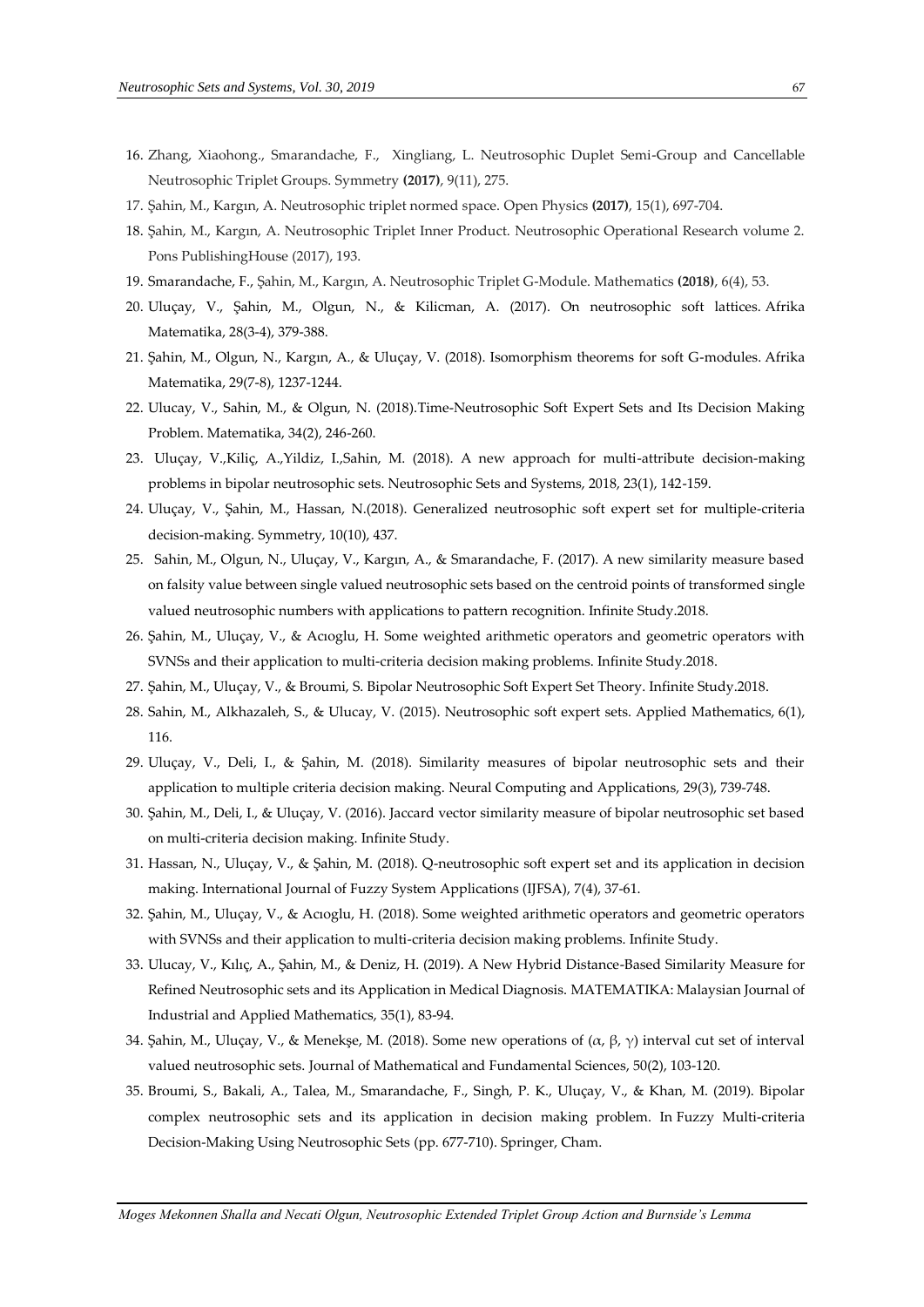- 36. Şahin, M., Ulucay, V., & Ecemiş, O. Çıngı, B. An outperforming approach for multi-criteria decision-making problems with interval-valued Bipolar neutrosophic sets. NEUTROSOPHIC TRIPLET STRUCTURES, 108.
- 37. Bakbak, D., Uluçay, V. (2019). Chapter Eight Multiple Criteria Decision Making in Architecture Based on Q-Neutrosophic Soft Expert Multiset. NEUTROSOPHIC TRIPLET STRUCTURES, 90.
- 38. Çelik, M., Shalla, M., Olgun, N. Fundamental homomorphism theorems for neutrosophic extended triplet groups. Symmetry **(2018)**, 10(8), 321.
- 39. Şahin, M., Kargın, A. (2019). Chapter one, Neutrosophic Triplet Partial Inner Product Space. NEUTROSOPHIC TRIPLET STRUCTURES, 10-21.
- 40. Şahin, M., Kargın, A. (2019). Chapter two Neutrosophic Triplet Partial v-Generalized Metric Space. NEUTROSOPHIC TRIPLET STRUCTURES, 22-34.
- 41. Şahin, M., Kargın, A. and Smarandache, F., (2019). Chapter four, Neutrosophic Triplet Topology, NEUTROSOPHIC TRIPLET STRUCTURES, 43-54.
- 42. Şahin, M., Kargın, A. (2019). Chapter five Isomorphism Theorems for Neutrosophic Triplet G Modules. NEUTROSOPHIC TRIPLET STRUCTURES, 54-67.
- 43. Şahin, M., Kargın, A. (2019). Chapter six Neutrosophic Triplet Lie Algebra. NEUTROSOPHIC TRIPLET STRUCTURES, 68-78.
- 44. Şahin, M., Kargın, A. (2019). Chapter seven Neutrosophic Triplet b Metric Space. NEUTROSOPHIC TRIPLET STRUCTURES, 79-89.
- 45. Bal, M., Shalla, M., Olgun, N. Neutrosophic Triplet Cosets and Quotient Groups. Symmetry **(2018)**, 10(4), 126.
- 46. Smarandache, F., Mumtaz, A. The Neutrosophic Triplet Group and its Application to Physics, presented by F. S. to Universidad Nacional de Quilmes, Department of Science and Technology, Bernal, Buenos Aires, Argentina (2014).
- 47. Smarandache, F. Neutrosophic Perspectives: Triplets, Duplets, Multisets, Hybrid Operators, Modal Logic, Hedge Algebras. And Applications. Pons Editions, Bruxelles (2017).
- 48. Abdel-Basset, M., Mohamed, R., Zaied, A. E. N. H., & Smarandache, F. (2019). A Hybrid Plithogenic Decision-Making Approach with Quality Function Deployment for Selecting Supply Chain Sustainability Metrics. Symmetry, 11(7), 903.
- 49. Abdel-Basset, M., Saleh, M., Gamal, A., & Smarandache, F. (2019). An approach of TOPSIS technique for developing supplier selection with group decision making under type-2 neutrosophic number. Applied Soft Computing, 77, 438-452.
- 50. Nabeeh, N. A., Abdel-Basset, M., El-Ghareeb, H. A., & Aboelfetouh, A. (2019). Neutrosophic multi-criteria decision making approach for iot-based enterprises. IEEE Access, 7, 59559-59574.
- 51. Abdel-Basset, M., Manogaran, G., Gamal, A., & Smarandache, F. (2019). A group decision making framework based on neutrosophic TOPSIS approach for smart medical device selection. Journal of medical systems, 43(2), 38
- 52. Abdel-Basset, M., Nabeeh, N. A., El-Ghareeb, H. A., & Aboelfetouh, A. (2019). Utilising neutrosophic theory to solve transition difficulties of IoT-based enterprises. Enterprise Information Systems, 1-21.
- 53. Abdel-Baset, M., Chang, V., & Gamal, A. (2019). Evaluation of the green supply chain management practices: A novel neutrosophic approach. Computers in Industry, 108, 210-220.

*Moges Mekonnen Shalla and Necati Olgun, Neutrosophic Extended Triplet Group Action and Burnside's Lemma*